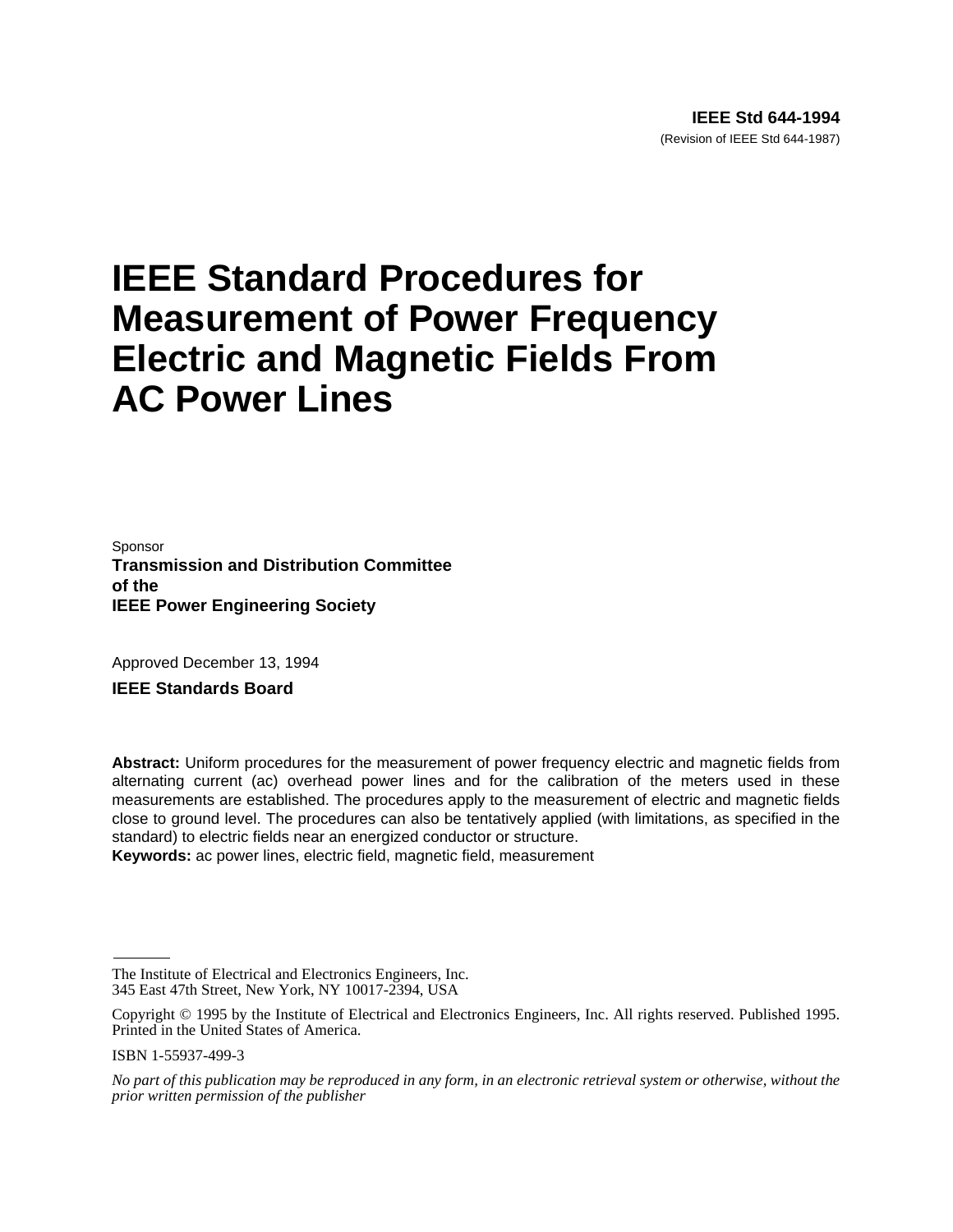**IEEE Standards** documents are developed within the Technical Committees of the IEEE Societies and the Standards Coordinating Committees of the IEEE Standards Board. Members of the committees serve voluntarily and without compensation. They are not necessarily members of the Institute. The standards developed within IEEE represent a consensus of the broad expertise on the subject within the Institute as well as those activities outside of IEEE that have expressed an interest in participating in the development of the standard.

Use of an IEEE Standard is wholly voluntary. The existence of an IEEE Standard does not imply that there are no other ways to produce, test, measure, purchase, market, or provide other goods and services related to the scope of the IEEE Standard. Furthermore, the viewpoint expressed at the time a standard is approved and issued is subject to change brought about through developments in the state of the art and comments received from users of the standard. Every IEEE Standard is subjected to review at least every five years for revision or reaffirmation. When a document is more than five years old and has not been reaffirmed, it is reasonable to conclude that its contents, although still of some value, do not wholly reflect the present state of the art. Users are cautioned to check to determine that they have the latest edition of any IEEE Standard.

Comments for revision of IEEE Standards are welcome from any interested party, regardless of membership affiliation with IEEE. Suggestions for changes in documents should be in the form of a proposed change of text, together with appropriate supporting comments.

Interpretations: Occasionally questions may arise regarding the meaning of portions of standards as they relate to specific applications. When the need for interpretations is brought to the attention of IEEE, the Institute will initiate action to prepare appropriate responses. Since IEEE Standards represent a consensus of all concerned interests, it is important to ensure that any interpretation has also received the concurrence of a balance of interests. For this reason IEEE and the members of its technical committees are not able to provide an instant response to interpretation requests except in those cases where the matter has previously received formal consideration.

Comments on standards and requests for interpretations should be addressed to:

Secretary, IEEE Standards Board 445 Hoes Lane P.O. Box 1331 Piscataway, NJ 08855-1331 USA

IEEE Standards documents may involve the use of patented technology. Their approval by the Institute of Electrical and Electronics Engineers does not mean that using such technology for the purpose of conforming to such standards is authorized by the patent owner. It is the obligation of the user of such technology to obtain all necessary permissions.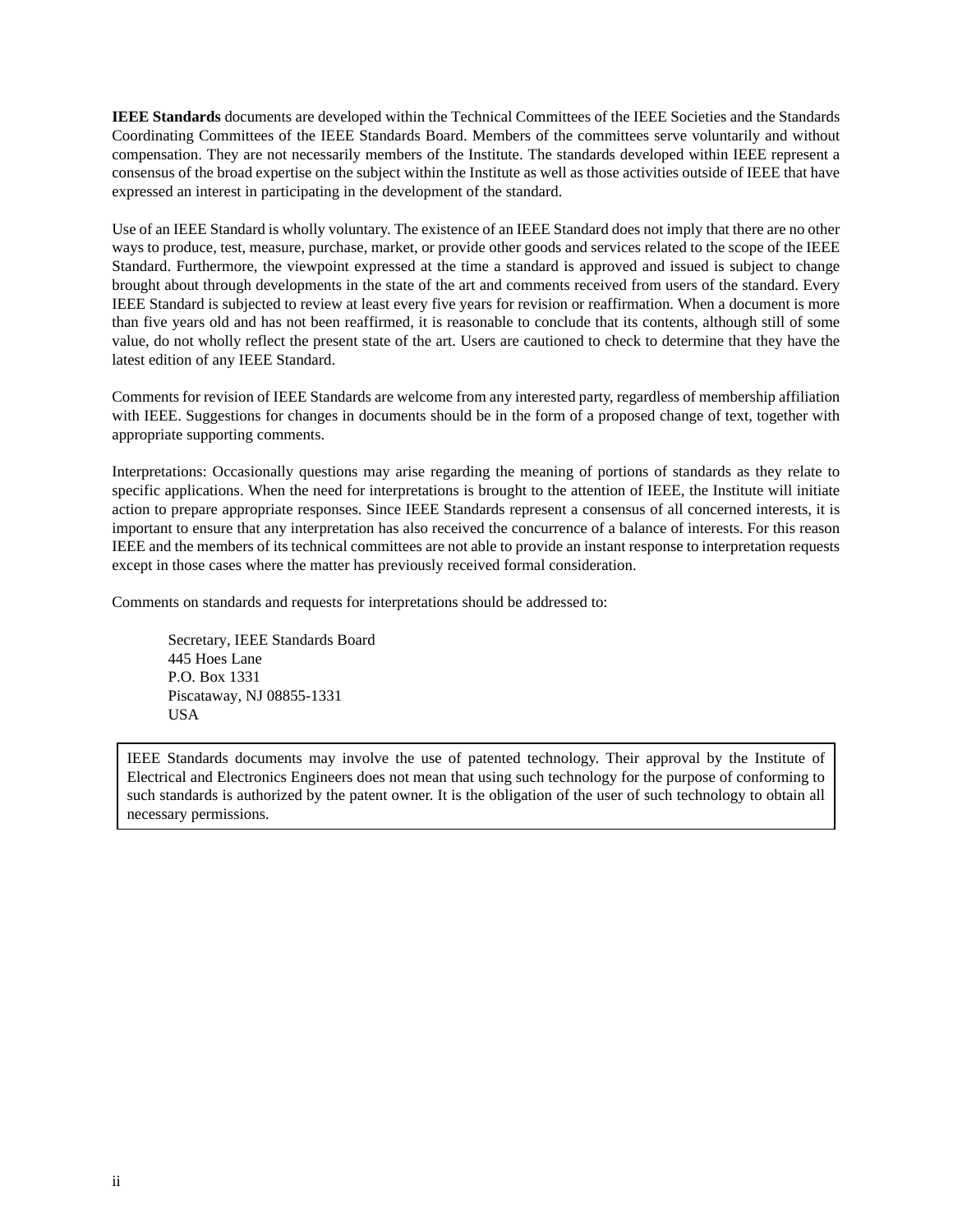# **Introduction**

(This introduction is not part of IEEE Std 644-1994, IEEE Standard Procedures for This Measurement of Power Frequency Electric and Magnetic Fields From AC Power Lines.)

This standard is a revision of IEEE Std 644-1987 (a revision of IEEE Std 644-1979), which establishes uniform procedures for measuring power frequency electric and magnetic fields in the vicinity of ac power lines. The following revisions have been made and are intended to improve the usefulness of the document:

- a) Text has been introduced that permits the measurement of the resultant magnetic field using three-axis (or single-axis) magnetic field meters. This change required revisions in the calibration procedure clauses and an explanation of the difference between maximum field value and resultant field value.
- b) Text (with appropriate bibliographical references) has been added to note that magnetic field calibration coil systems other than the one described in the standard may be used for calibration purposes, provided that the fields produced have comparable uniformity.
- c) Corrections in the text and improved figures.
- d) Clarification of text related to calibration uncertainty in the calibration clauses.

The working group draft was prepared by the AC Magnetic Fields Task Force of the AC Fields Working Group (**R. G. Olsen**, *Chair*) of the Corona and Field Effects Subcommittee of the Transmission and Distribution Committee. The Task Force had the following membership:

#### **M. Misakian,***, Chair*

| K. Bell        | K. C. Jaffa     | S. Rodick        |
|----------------|-----------------|------------------|
| T. D. Bracken  | G. B. Johnson   | S. A. Sebo       |
| R. E. Carberry | P. S. Maruvada  | C. H. Shih       |
| V. L. Chartier | S. J. Maurer    | J. M. Silva      |
| R. Conti       | T. J. McDermott | J. R. Stewart    |
| D. W. Deno     | R. C. Mukherji  | J. M. Van Name   |
| F. M. Dietrich | J. C. Niple     | P.S. Wong        |
| G. Gela        | R. G. Olsen     | L. E. Zaffanella |
|                | G. B. Rauch     |                  |

The following persons were on the balloting committee:

| J. E. Applequist | I. S. Grant      | S. L. Nilsson   |
|------------------|------------------|-----------------|
| J. F. Buch       | W. S. C. Henry   | R. G. Oswald    |
| K. Buchholz      | H. M. Hesse      | R. J. Piwko     |
| J. J. Burke      | W. Janischewskyj | J. R. Redmon    |
| V. L. Chartier   | J. G. Kappenman  | E. W. Reid      |
| W. T. Croker     | G. G. Karady     | D. Reisinger    |
| G. A. Davidson   | N. Kolcio        | F. A. M. Rizk   |
| F. A. Denbrock   | J. H. Mallory    | N. P. Schmidt   |
| W. E. Feero      | P. S. Maruvada   | B. R. Shperling |
| L. H. Fink       | T. J. McDermott  | J. M. Silva     |
| G. Gela          | F. D. Myers      | J. R. Stewart   |
| E. J. Goodwin    | D. L. Nickel     | J. M. Van Name  |
|                  |                  | F. S. Young     |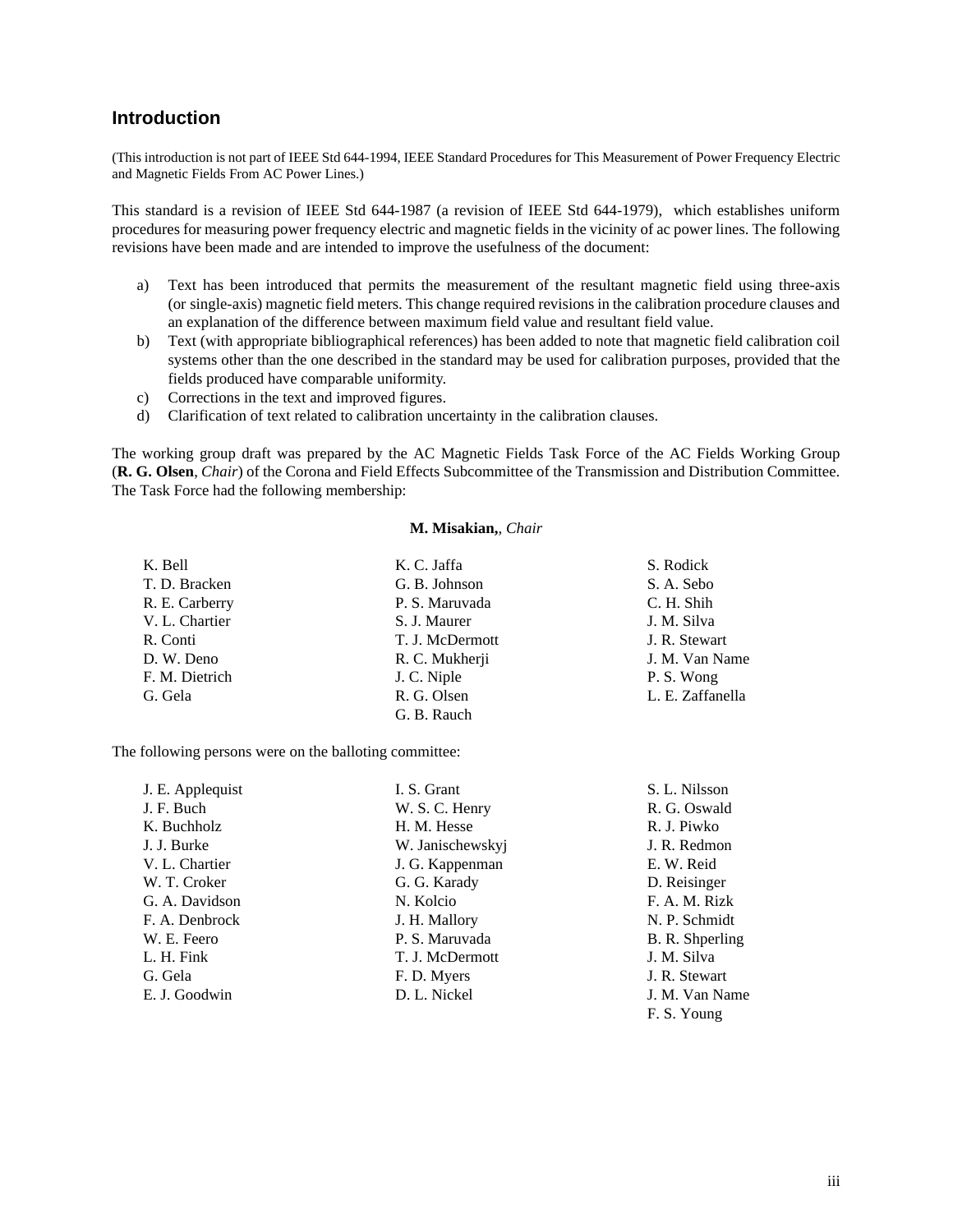When the IEEE Standards Board approved this standard on December 13, 1994, it had the following membership:

**Wallace S. Read***, Chair*  **Donald C. Loughry***, Vice Chair*  **Andrew G. Salem***, Secretary* 

Gilles A. Baril Bruce B. Barrow José A. Berrios de la Paz Clyde R. Camp James Costantino Stephen L. Diamond Donald C. Fleckenstein Jay Forster\* Ramiro Garcia

Donald N. Heirman Richard J. Holleman Jim Isaak Ben C. Johnson Sonny Kasturi Lorraine C. Kevra E. G. "Al" Kiener Ivor N. Knight

Joseph L. Koepfinger\* D. N. "Jim" Logothetis L. Bruce McClung Marco W. Migliaro Mary Lou Padgett Arthur K. Reilly Ronald H. Reimer Gary S. Robinson Leonard L. Tripp

\*Member Emeritus

Also included are the following nonvoting IEEE Standards Board liaisons:

Satish K. Aggarwal James Beall

Richard B. Engelman

Stephen J. Huffman *IEEE Standards Project Editor* Robert E. Hebner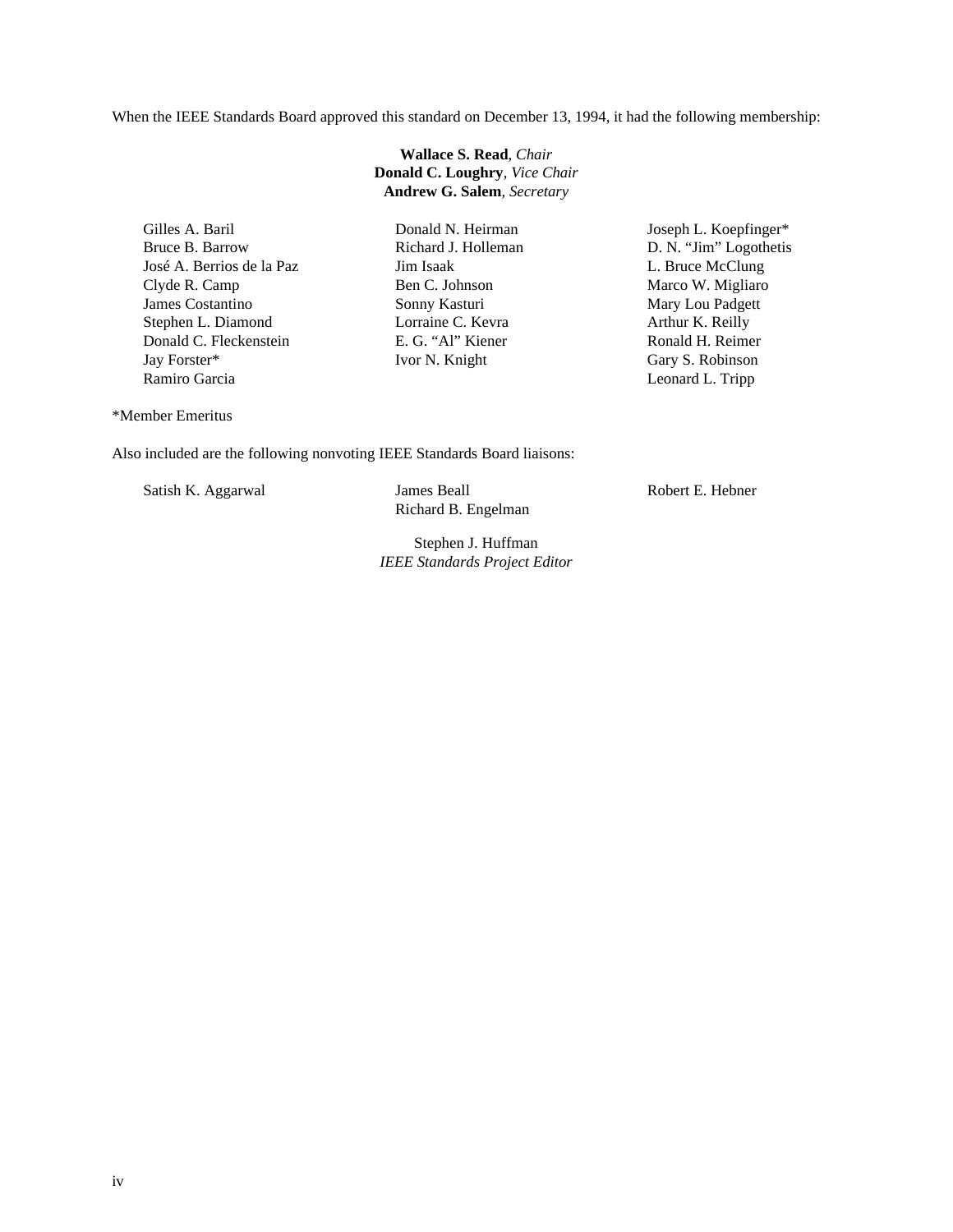| <b>CLAUSE</b> |  | <b>PAGE</b> |
|---------------|--|-------------|
| 1.            |  |             |
| 2.            |  |             |
| 3.            |  |             |
| 4.            |  |             |
|               |  |             |
|               |  |             |
|               |  |             |
|               |  |             |
|               |  |             |
|               |  |             |
| 5.            |  |             |
|               |  |             |
|               |  |             |
|               |  |             |
|               |  |             |
|               |  |             |
| 6.            |  |             |
|               |  |             |
|               |  |             |
|               |  |             |
|               |  |             |
|               |  |             |
| 7.            |  |             |
|               |  |             |
|               |  |             |
|               |  |             |
|               |  |             |
|               |  |             |
| 8.            |  |             |
| 9.            |  |             |
|               |  |             |
|               |  |             |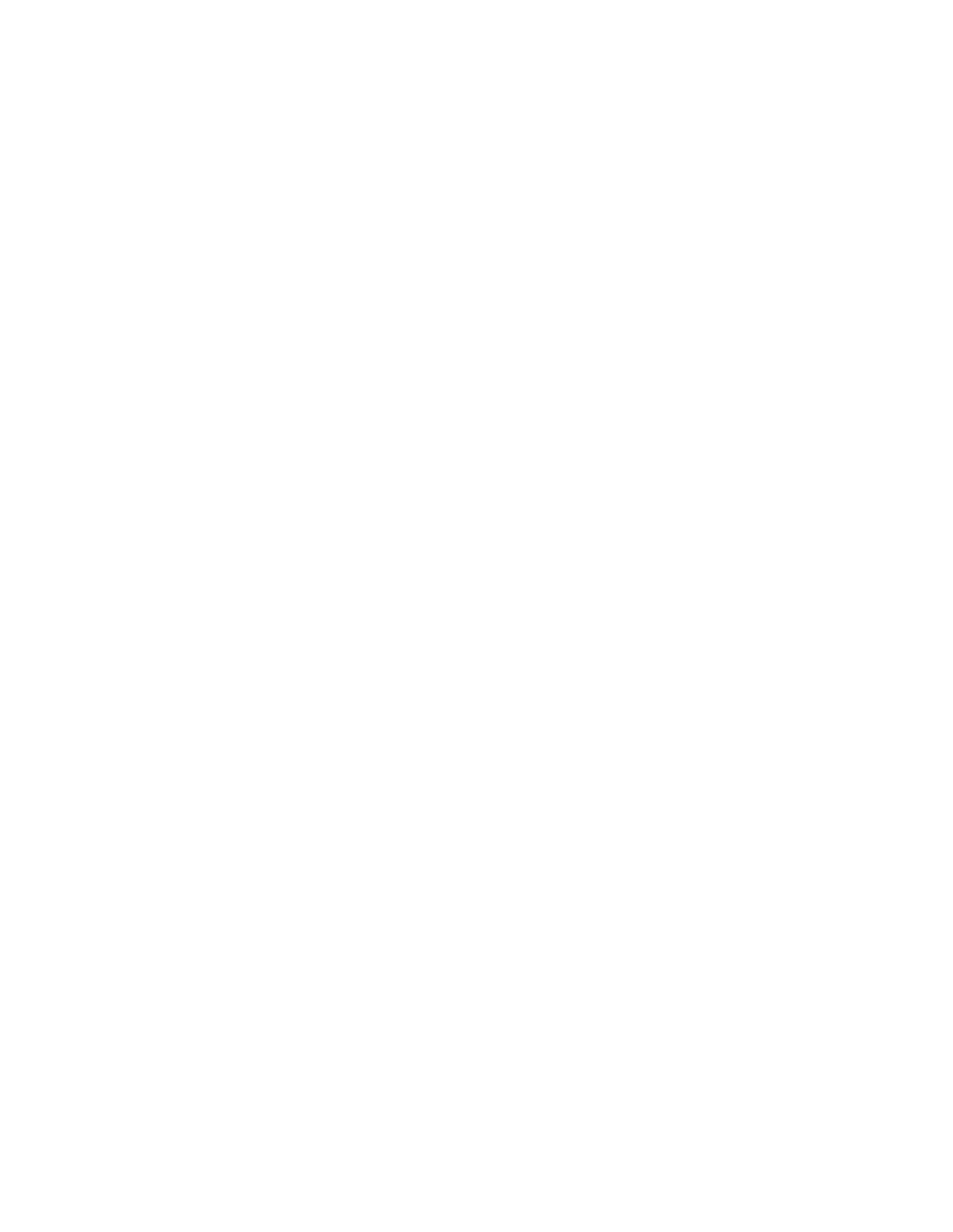# **IEEE Standard Procedures for Measurement of Power Frequency Electric and Magnetic Fields From AC Power Lines**

### **1. Overview**

The purpose of this standard is to establish uniform procedures for the measurement of power frequency electric and magnetic fields from alternating current (ac) overhead power lines and for the calibration of the meters used in these measurements. A uniform procedure is a prerequisite to comparisons of electric and magnetic fields of various ac overhead power lines. These procedures apply to the measurement of electric and magnetic fields close to ground level. They can also be tentatively applied to electric field measurements near an energized conductor or structure with the limitations outlined in 4.5.

# **2. References**

This standard shall be used in conjunction with the following publication.

IEEE Std 100-1992, The New IEEE Standard Dictionary of Electrical and Electronics Terms (ANSI).<sup>1</sup>

# **3. Definitions**

For additional definitions, see IEEE Std 100-1992 . <sup>2</sup>

**3.1 crosstalk:** The noise or extraneous signal caused by ac or pulse-type signals in adjacent circuits (measurement of power frequency magnetic fields).

<sup>&</sup>lt;sup>1</sup>IEEE publications are available from the Institute of Electrical and Electronics Engineers, 445 Hoes Lane, P.O. Box 1331, Piscataway, NJ 08855-1331, USA.

<sup>&</sup>lt;sup>2</sup>Information on references can be found in clause 2.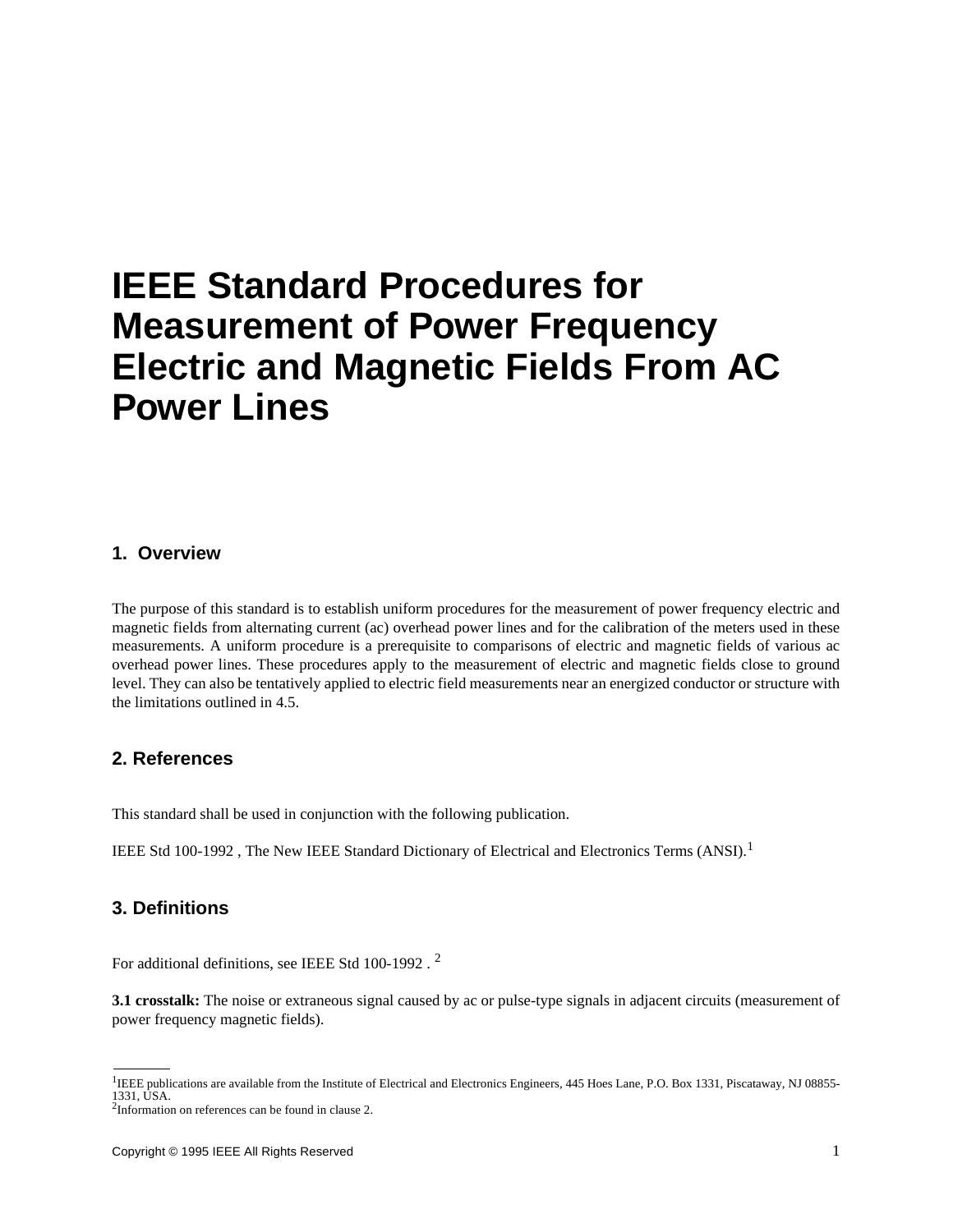**3.2 electric field strength (electric field):** At a given point in space, the ratio of force on a positive test charge placed at the point to the magnitude of the test charge, in the limit that the magnitude of the test charge goes to zero. The electric field strength (*E*-field) at a point in space is a vector defined by it space components along three orthogonal axes. For steady-state sinusoidal fields, each space component is a complex number or phasor. The magnitudes of the components, expressed by their root-mean-square (rms) values in volts per meter (V/m), and the phases need not be the same [B1].<sup>3</sup> See also: **phasor**.

*Note:*The space components (phasors) are not vectors. The space components have a time dependent angle, while vectors have space angles. For example, the sinusoidal electric field *E* can be expressed in rectangular coordinates as

$$
\mathbf{\vec{E}} = \hat{a}_x E_x + \hat{a}_y E_y + \hat{a}_z E_z \tag{1}
$$

The space component in the *x*-direction is

$$
E_x = Re(E_{x0}e^{j\phi x}e^{j\omega t}) = E_{x0}\cos(\phi_x + \omega t)
$$

The magnitude, phase angle, and time dependent angle are given by  $E_{x0}$ ,  $\phi_x$ , and  $(\phi_x + \omega t)$ , respectively. In this representation the space angle of the *x*-component is specified by the unit vector *â<sup>x</sup>* .

An alternative general representation of a steady-state sinusoidal *E*-field, derivable algebraically from equation (1) and perhaps more useful in characterizing power line fields, is a vector rotating in a plane where it describes an ellipse whose semimajor axis represents the magnitude and direction of the maximum value of the electric field, and whose semiminor axis represents the magnitude and direction of the field a quarter cycle later [B1], [B4]. The electric field in the direction perpendicular to the plane of the ellipse is zero. *See also:* **single-phase ac fields; polyphase ac fields.**

**3.3 frequency:** The number of complete cycles of sinusoidal variation per unit time. *Notes:*1) Electric and magnetic field components have a fundamental frequency equal to that of the power line voltages and currents. 2) For ac power lines, the most widely used frequencies are 60 and 50 Hz.

**3.4 harmonic content:** Distortion of a sinusoidal waveform characterized by indication of the magnitude and order of the Fourier series terms describing the wave. *Note:*For power lines, the harmonic content is small and of little concern for the purpose of field measurements, except at points near large industrial loads (saturated power transformers, rectifiers, aluminum and chlorine plants, etc.) where certain harmonics may reach 10% of the line voltage. Laboratory installations also may have voltage or current sources with significant harmonic content.

**3.5 magnetic flux density (magnetic field):** The vector quantity (*B*-field) of divergence zero at all points, which determines the component of the Coulomb-Lorentz force, that is proportional to the velocity of the charge carrier.

*Note:* In a zero electric field, the force *F* is given by  $\vec{F} = q_v^2 X \vec{B}$  where  $\vec{v}$  is the velocity of the electric charge *q*. The vector properties of the field produced by currents in power lines are the same as those given above for the electric field. The magnitudes of the field components are expressed by their rms values in tesla ( $1T=10^4G$ ).

**3.6 maximum value of the electric field strength:** At a given point, the rms value of the semimajor axis magnitude of the electric field ellipse. *See also:* **electric field strength.**

**3.7 maximum value of the magnetic field:** At a given point, the rms value of the semimajor axis magnitude of the magnetic field ellipse.

**3.8 perturbed field:** A field that is changed in magnitude or direction, or both, by the introduction of an object. *Note:* The electric field at the surface of the object is, in general, strongly perturbed by the presence of the object. At power frequencies the magnetic field is not, in general, greatly perturbed by the presence of objects that are free of magnetic materials. Exceptions to this are regions near the surface of thick electric conductors where eddy currents alter time-varying magnetic fields.

 $3$ The numbers in brackets correspond to those bibliographical items listed in clause 9.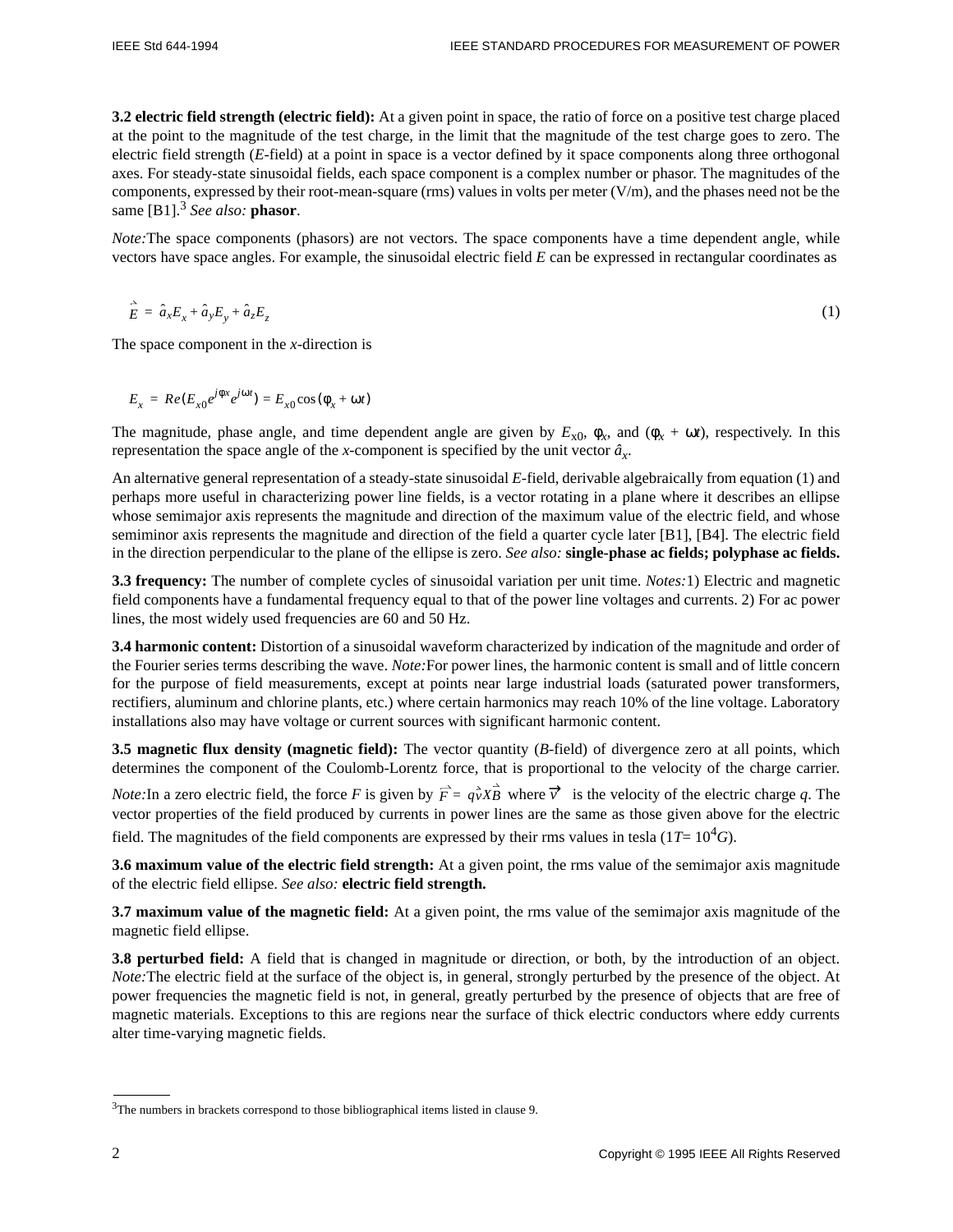**3.9 phasor:** A complex number expressing the magnitude and phase of a time-varying quantity. Unless otherwise specified, it is used only within the context of steady-state alternating linear systems. In polar coordinates, it can be written as  $Ae^{j\phi}$ , where *A* is the amplitude or magnitude (usually rms, but sometimes indicated as peak value) and  $\phi$  is the phase angle. The phase angle φ should not be confused with the space angle of a vector. *See also:* **electric field strength.**

**3.10 polyphase ac fields:** Fields whose space components may not be in phase. These fields will be produced by polyphase power lines. The field at any point can be described by the field ellipse—that is, by the magnitude and direction of the semimajor axis and the magnitude and direction of its semiminor axis. *Note:*Such fields are sometimes referred to as being elliptically polarized. Certain power line geometries can produce circularly polarized fields. For polyphase power lines, the electric field at large distances ( $\geq 15$  m) away from the outer phases (conductors) can frequently be considered a single-phase field because the minor axis of the electric field ellipse is only a fraction (<10%) of the major axis when measured at a height of 1 m above ground level. *See also:* **electric field strength.**

**3.11 resultant magnetic field:** The resultant magnetic field is given by the expression

$$
B_R = \sqrt{B_{x}^2 + B_{y}^2 + B_{z}^2}
$$
 (2)

where

 $B_x$ ,  $B_y$ , and  $B_z$  are the rms values of the three orthogonal field components.

NOTES:

1 — The resultant magnetic field is also given by the expression

$$
B_R = \sqrt{B_{\text{max}}^2 + B_{\text{min}}^2} \tag{3}
$$

where*Bmax* and *Bmin* are the rms values of the semimajor and semiminor axes of the magnetic field ellipse, respectively. The resultant  $B_R$  is always  $\geq B_{max}$ . If the magnetic field is linearly polarized,  $B_{min} = 0$  and  $B_R = B_{max}$ . If the magnetic field is circularly polarized,  $B_{max} = B_{min}$  and  $B_R = 1.41B_{max}$ .

2 — A three-axis magnetic field meter simultaneously measures the rms values of the three orthogonal field components and combines them according to equation (2) to indicate the resultant magnetic field. Although power line magnetic fields are typically two dimensional in nature, i.e., elliptically polarized, unless two axes of a three-axis probe are in the plane of the ellipse, each of the three probes will sense a component of the rotating magnetic field vector.

**3.12 single-phase ac fields:** Fields whose space components are in phase. These fields will be produced by singlephase power lines. The field at any point can be described in terms of a single direction in space and its time-varying magnitude. *Note:*Such fields are sometimes referred to as being linearly polarized.

**3.13 uniform field:** A field whose magnitude and direction are uniform at each instant in time at all points within a defined region.

**3.14 vertical component of the electric field strength:** The rms value of the component of the electric field along the vertical line passing through the point of measurement. This quantity is often used to characterize electric field induction effects in objects close to ground level.

**3.15 weakly perturbed field:** At a given point, a field whose magnitude does not change by more than 5% or whose direction does not vary by more than 5 degrees when an object is introduced into the region.

# **4. Electric field strength meters**

# **4.1 General characteristics**

Two types of meters used to measure the electric field strength from ac power lines are described in technical literature.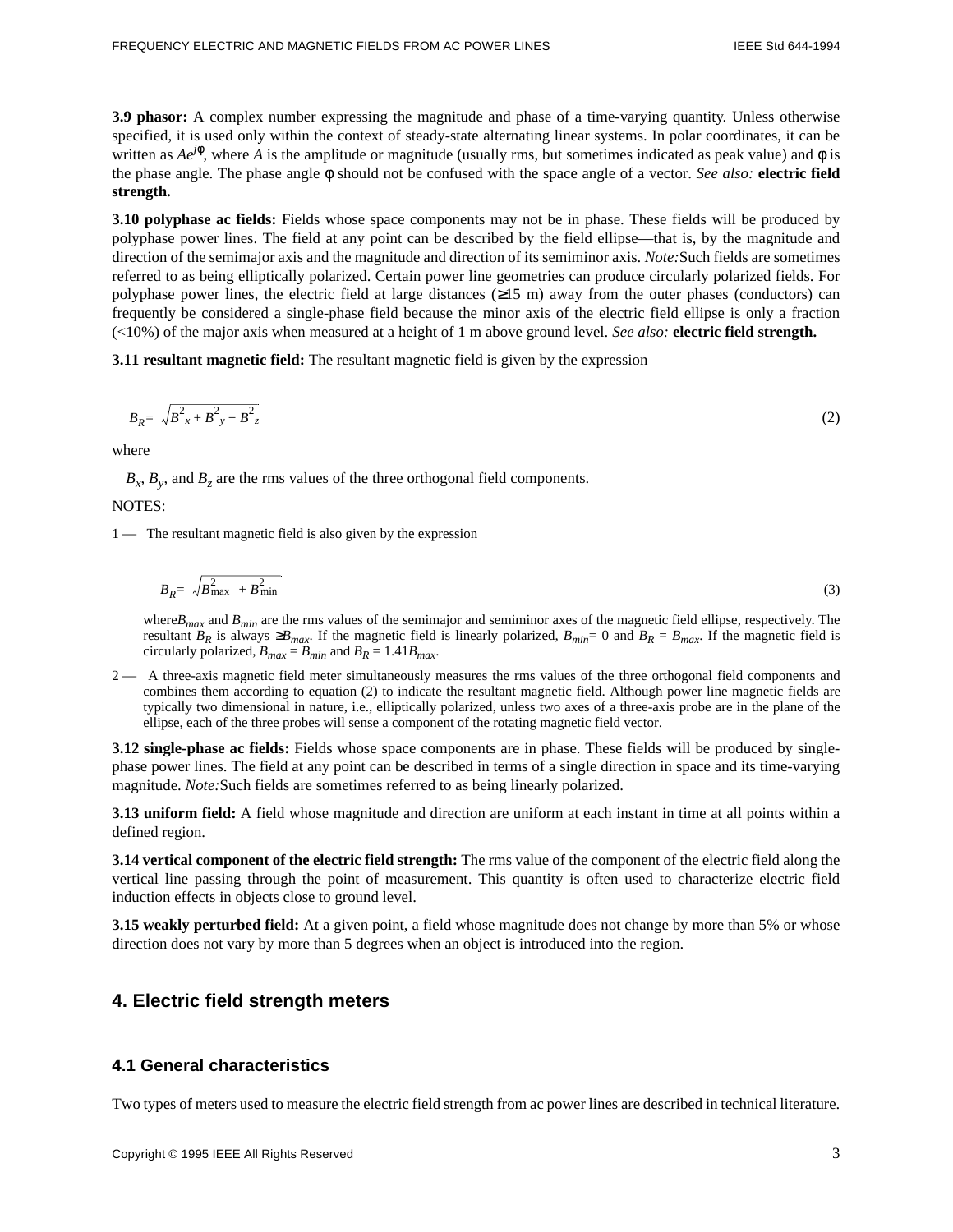- Free-Body meter: Measures the steady-state induced current or charge oscillating between two halves of an isolated conductive body in an electric field [B2], [B23].
- Ground-Reference-Type meter: Measures the current-to-ground from a flat probe introduced into an electric field [B16].

The free-body meter is suitable for survey-type measurements because it is portable, allows measurements above the ground plane, and does not require a known ground reference. Therefore, this type of meter is recommended for outdoor measurements near power lines.

This standard presents measurement techniques for only the free-body type meter. Flat ground-reference-type meters can be used only under special conditions described in 6.2. Electric field strength meters intended for characterization of radio-frequency electric fields should not be used to measure the electric field strength from ac power lines.

Basically, an electric field strength meter consists of two parts, the probe and the detector. For commercially available free-body meters, the detector is usually contained in, or is an integral part of, the probe. The probe and detector are introduced into an electric field on an insulating handle. The detector measures the steady-state induced current or charge oscillating between the conducting halves (electrodes) of the probe. The observer is sufficiently removed from the probe to avoid significant perturbation of the electric field at the probe (see 5.1). The size of the probe should be such that charge distributions on the boundary surfaces generating the electric field (energized and ground surfaces) are, at most, weakly perturbed when the probe is introduced for measurement. The electric field should be approximately uniform in the region where the probe will be introduced. Probes can be of any shape; however, meters commercially available in the U.S. are generally in the shape of rectangular boxes, with side dimensions ranging from ∼7 to ∼20 cm. The meters are calibrated to read the rms value of the power frequency electric field component along the electrical axis (the axis of greatest electric field strength sensitivity).

There also exist free-body meters designed for remote display of the electric field strength. In this case, a portion of the signal processing circuit is contained in the probe and the remainder of the detector is in a separate enclosure with an analog or digital display. A fiber-optic link connects the probe to the display unit. This type of probe is also introduced into an electric field on an insulating handle.

In order to characterize the instrumentation adequately, the manufacturer should provide a detailed description of the electronics, as well as other relevant information, as indicated in figure 1, section G. For example, if the field meter reading has a temperature dependence, the temperature coefficient should be provided. This permits the operator to correct *E*-field readings made outdoors using an instrument calibrated at room temperature. If the electrical axis of the field strength meter is not coincident with the geometric axis, the departure in degrees and direction shall be specified.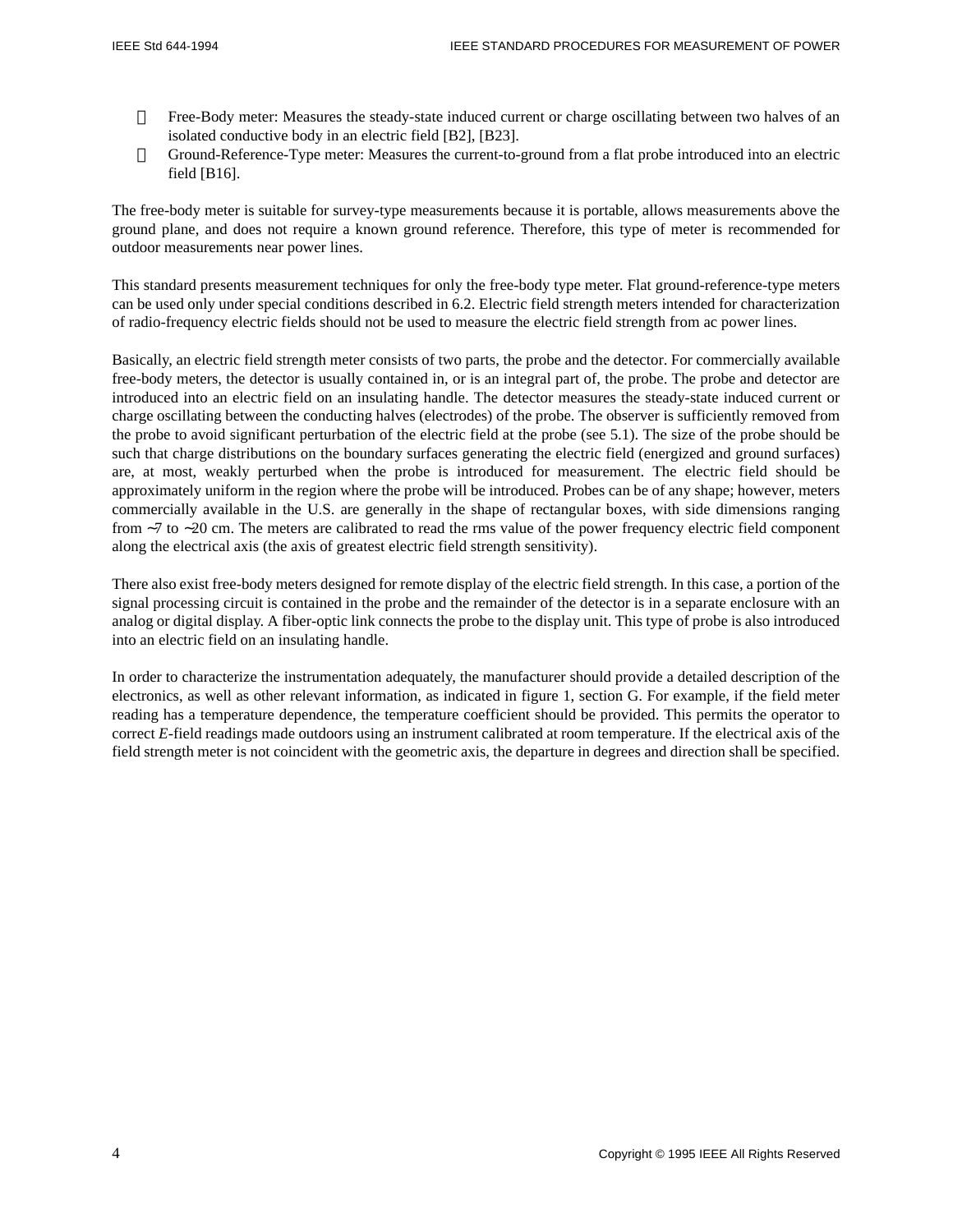|                                                                              | N |
|------------------------------------------------------------------------------|---|
| A. Line Voltage, kV/ Line Current, A                                         |   |
| (1) Nominal                                                                  |   |
| $(2)$ Actual                                                                 |   |
| B. Line Conductors and Overhead Ground Wires                                 |   |
| $(1)$ Type                                                                   |   |
| (2) Diameter, cm                                                             |   |
| $(3)$ Height, m                                                              |   |
| (4) Phase relation of conductors                                             |   |
| (5) Sketch of line configuration (for example, figure 7)                     |   |
| C. Atmospheric Conditions                                                    |   |
| (1) Temperature, °C                                                          |   |
| (2) Relative humidity                                                        |   |
| (3) Barometric pressure, pascal (Pa)                                         |   |
| (4) Wind velocity, m/s                                                       |   |
| (5) Fair, rain, snow, etc.                                                   |   |
| D. Towers<br>in ditu.                                                        |   |
| $(1)$ Metal                                                                  |   |
| $(2)$ Wood                                                                   |   |
| (3) Others                                                                   |   |
| (4) Sketch with dimensions                                                   |   |
| <b>E.</b> Harmonics                                                          |   |
| (1) Content, percent                                                         |   |
| (2) Nature of source, for example, industrial load                           |   |
| (3) Distance to source, m                                                    |   |
| F. Number of Measurements                                                    |   |
| G. Instruments                                                               |   |
| (1) Meter type                                                               |   |
| (a) Manufacturer                                                             |   |
| (b) Model                                                                    |   |
| (2) Probe and signal conditioning circuit                                    |   |
| (a) Description (shape)                                                      |   |
| (b) Dimensions                                                               |   |
| (c) Equivalent circuit                                                       |   |
| (d) Frequency response                                                       |   |
| (e) Directional characteristics                                              |   |
| (f) Corona onset field strength                                              |   |
| (g) Effects of                                                               |   |
| (1) Electric or magnetic field                                               |   |
| $(2)$ Temperature                                                            |   |
| (3) Humidity                                                                 |   |
| (h) Reading characteristics (rms, etc.)                                      |   |
| (i) Accuracy and sensitivity                                                 |   |
| (3) Holding devices                                                          |   |
| (a) Length                                                                   |   |
| (b) Electrical characteristics                                               |   |
| (4) Connecting cable (if signal conditioning circuit is separate from probe) |   |
| (a) Length                                                                   |   |
| $(b)$ Type                                                                   |   |
|                                                                              |   |
| (5) Calibration information (brief description)                              |   |

**Figure 1— Typical background data sheet**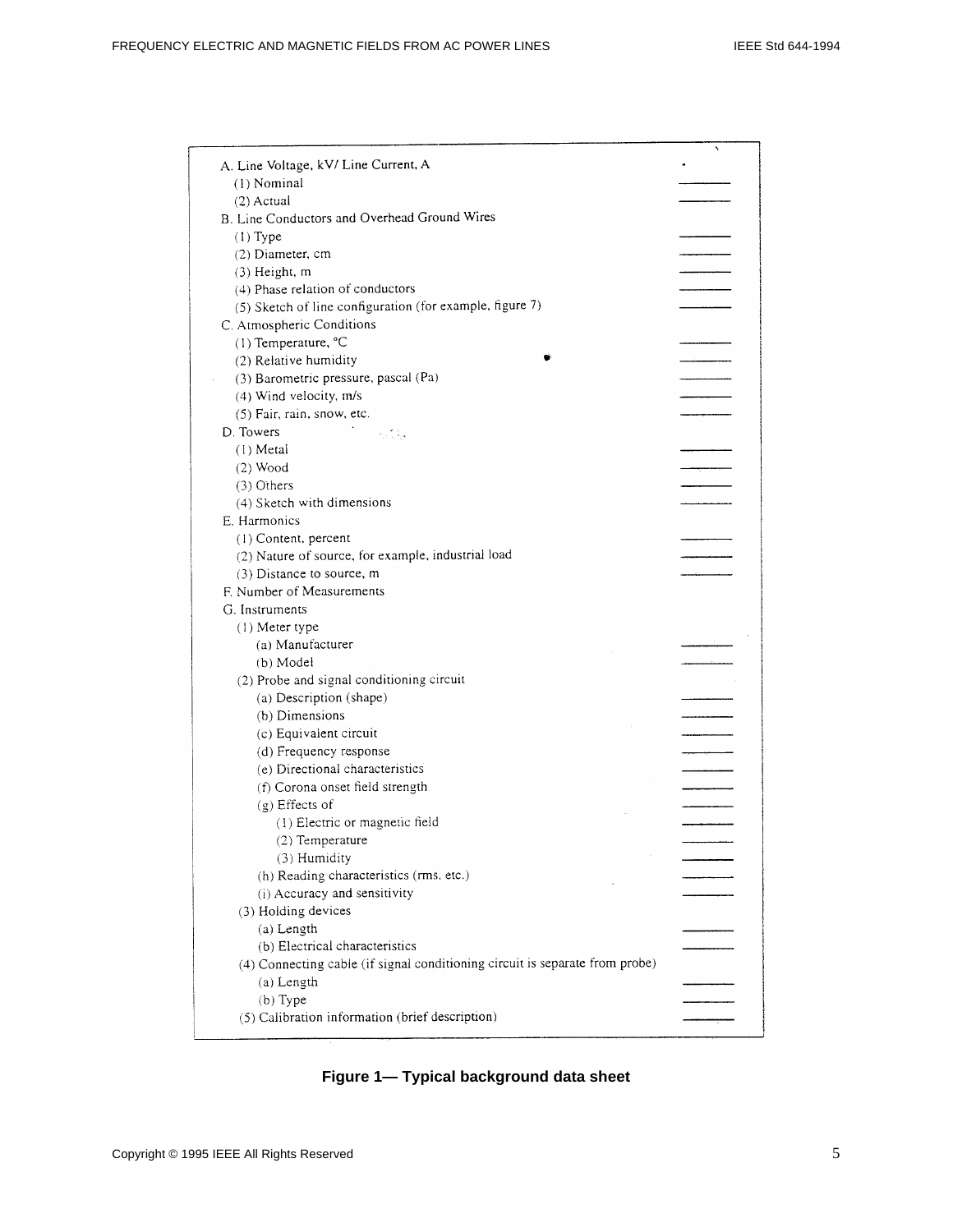#### **4.2 Theory and operational characteristics**

Briefly, the theory of operation of free-body meters can be understood by considering an uncharged conducting free body with two separate halves introduced into a uniform field *E*. The charge induced on one of the halves is

$$
Q = \int_{S/2} \vec{D} \cdot d\vec{A} \tag{4}
$$

where

 $\overrightarrow{D}$ is the electric displacement and  $d\mathcal{R}$  is an area element on half of the body with total surface area *S*. The case of spherical geometry [figure 2)] yields the result

$$
Q = 3\pi a^2 \varepsilon_0 E \tag{5}
$$

where

*a* is the radius of the sphere  $\varepsilon_0$ is the permittivity of free space [B20]

NOTE — The surface charge density is given by  $3ε_0E\cos θ$ . Integration over the hemisphere gives equation (5) (see [B20]).

For less symmetric geometries, the result can be expressed as

$$
Q = k\varepsilon_0 E \tag{6}
$$

where

*k* is a constant dependent on geometry. Sensing electrodes resembling cubes and parallel plates [figure 2] have been employed. If the electric field strength has a sinusoidal dependence, for example, *E*<sub>0</sub>sin ω*t*, the charge oscillates between the two halves and the current is given by

$$
I = \frac{dQ}{dt} = k\omega\varepsilon_0 E_0 \cos\omega t \tag{7}
$$

It should be noted that the uniform *E*-field direction serves as an alignment axis for the field probe and that during field measurements this axis should be aligned with the field component of interest. The constant *k* can be thought of as a field strength meter constant and is determined by calibration. For more exact results, a second term not shown should be added to the right-hand side of equation (7) because of the presence of the dielectric handle held by the observer. The influence of the handle, representing a leakage impedance, and the perturbation introduced by the observer are taken to be negligible in the above discussion.

The detector, although calibrated to indicate the rms value of the power frequency field, may, depending on the detector circuit design, measure

- a) A quantity that is proportional to the average value of the rectified power frequency signal from the probe
- b) The true rms value of the signal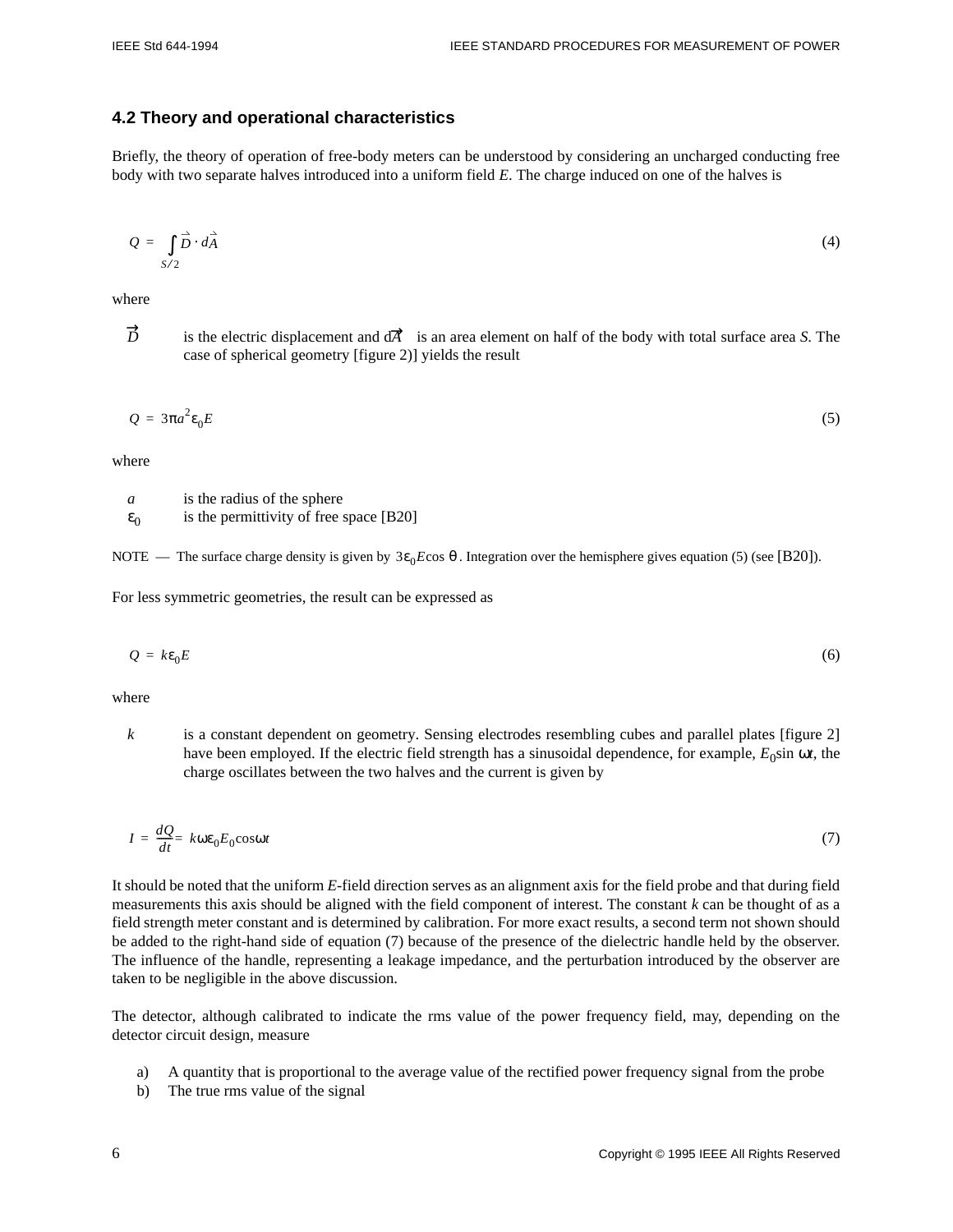The response of the detector to harmonic components in the *E*-field also depends on the design of the detector circuit. For example, in case a), because of the signal-averaging feature, an analog display will not necessarily indicate the rms value of the composite *E*-field waveform (fundamental plus harmonics) [B14]. For case b), the true rms value of the electric field strength with harmonics could be observed if the detector circuit contained a stage of integration [B17].

The frequency response of the free-body meter can be determined experimentally by injecting a known alternating current at various frequencies and observing the response.



#### **Figure 2— Geometries of E-field probes: (a) spherical probe (b) commercial U.S. probes**

The rated accuracy of the detector at power frequency is a function of the stability of its components at a given temperature and humidity and is generally high (<0.5% uncertainty) compared with the reading accuracy when the analog display is read at a distance of 1 or 2 m.

# **4.3 Calibration of electric field strength meters**

#### **4.3.1 Description of calibration apparatus**

Parallel plate structures, single ground plates with guard rings, and current injection circuits have all been used for calibration purposes. Each is now briefly described.

#### **4.3.1.1 Parallel plates**

Uniform field regions of known magnitude and direction can be created for calibration purposes with parallel plates, provided that the spacing of the plates, relative to the plate dimensions, is sufficiently small. The uniform field value  $E_0$  is given by *V*/t, where *V* is the applied potential difference and t is the plate spacing. As a guide for determining plate spacing, the magnitudes of the electric field strength *E*, normalized by the uniform field, that is *E/E*<sup>0</sup> , at the plate surface and midway between semi-infinite parallel plates are plotted [B22] as a function of normalized distance *x/t* from the plate edge in figure 3.

NOTE — For field distributions between finite size parallel plates in the absence of nearby ground planes, see also [B21].

Numerical values are presented in table 1. In the absence of nearby objects or surfaces, these results can be used to design a finite-size parallel plate structure if the edge effects (field nonuniformities) due to all four edges of the plate become less than ∼0.5% at the center; superposition of the nonuniformities can then be made. Compatibility with the probe size, noted previously in 4.1, should also be considered.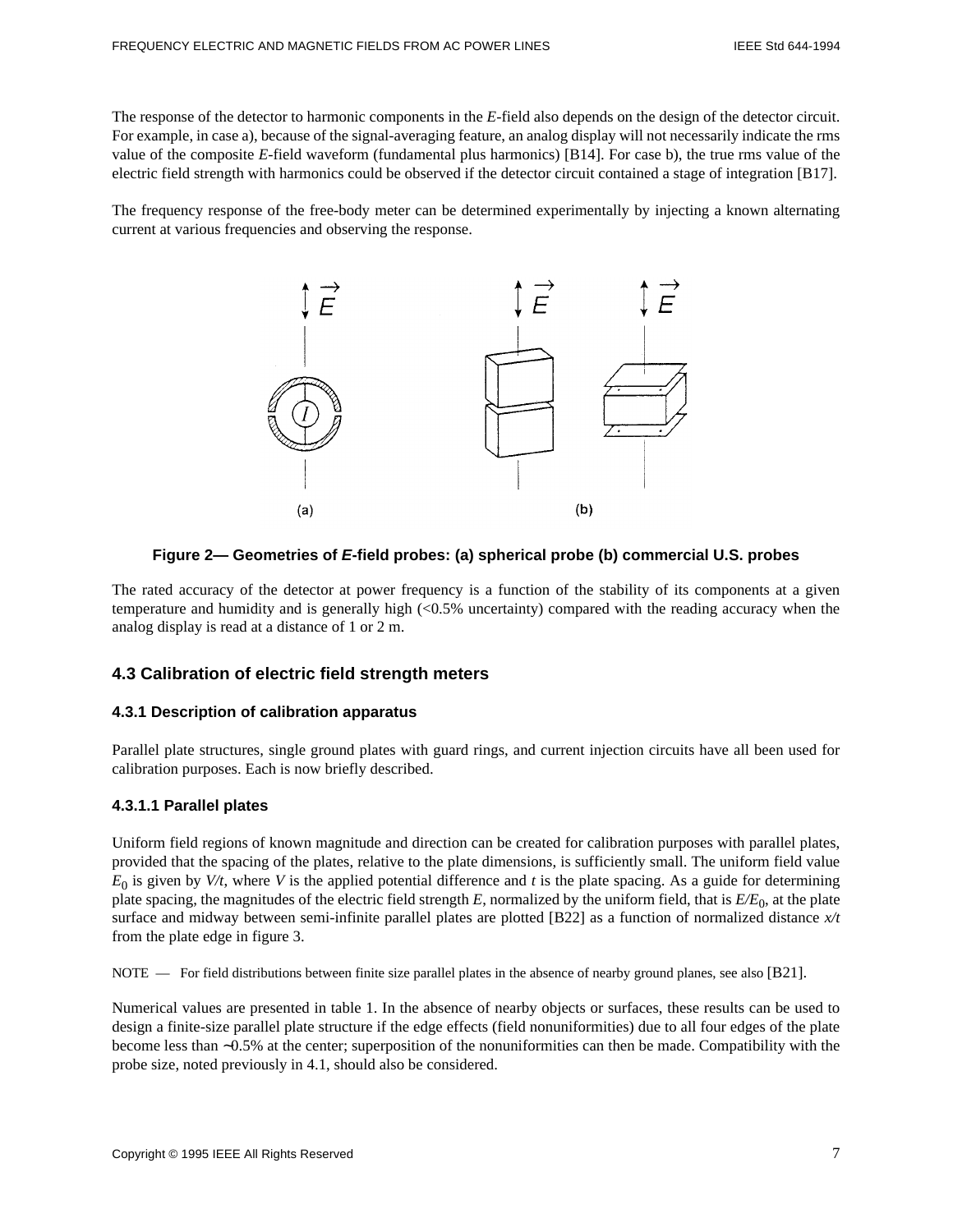| $E/E_0$<br>0.837<br>0.894<br>0.949<br>0.975 |  |  |
|---------------------------------------------|--|--|
|                                             |  |  |
|                                             |  |  |
|                                             |  |  |
|                                             |  |  |
|                                             |  |  |
| 0.995                                       |  |  |
| 0.997                                       |  |  |
| Plate surface                               |  |  |
| 1.002                                       |  |  |
| 1.005                                       |  |  |
| 1.025                                       |  |  |
| 1.095                                       |  |  |
| 1.183                                       |  |  |
| 1.265                                       |  |  |
| 1.342                                       |  |  |
| 1.414                                       |  |  |
| 1.732                                       |  |  |
| 2.000                                       |  |  |
| 2.449                                       |  |  |
|                                             |  |  |

#### **Table 1— Normalized E-field values midway between plates and at plate surfaces**  $\mathsf{r}$

**Midway between plates**

Because nearby ground surfaces are always present, grading rings have been employed to grade the field at the perimeter of the structure and to provide isolation from surrounding perturbations. No exact theoretical treatment of the problem is available for rectangular geometries, but analytical solutions do exist for structures of cylindrical symmetry [B3].



**Figure 3— Normalized E-field at plate surface and midway between plates**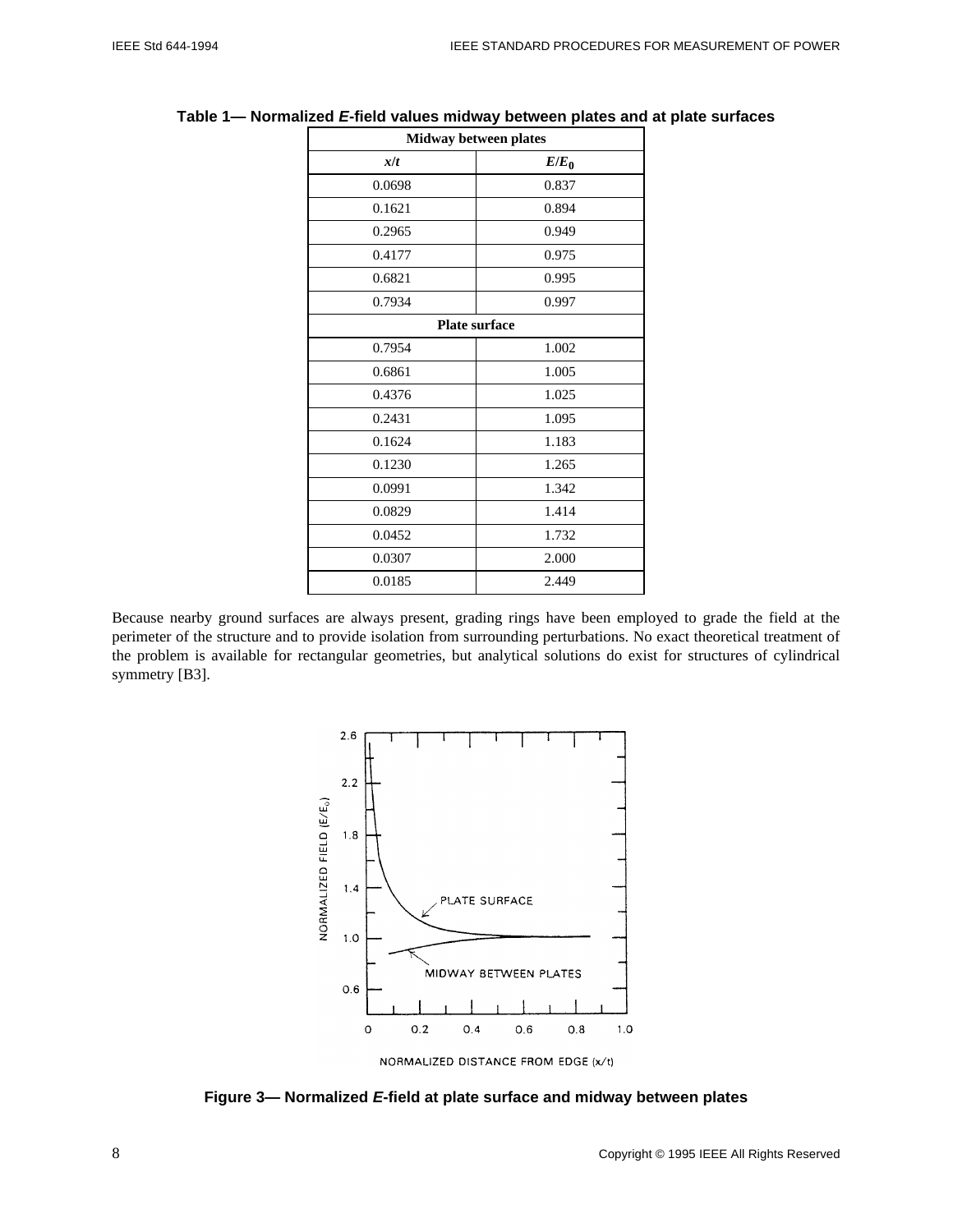Parallel plate structures can be energized with one plate at zero potential or both plates can be energized using a center tapped transformer, as shown in figure 4. For example, stretched metal screens on  $3 \text{ m} \times 3 \text{ m}$  frames with a 1 m separation and four grading rings have been used to form a parallel plate structure.<sup>4</sup> Potentials are applied to the grading rings using a resistive divider. Resistors that effectively "short out" stray capacitance between the grading rings and nearby surfaces are used [B14]. Theoretical considerations and experimental measurements [B14] indicate that energization of the plates using a center tapped transformer provides a field that is more immune from nearby sources of perturbation than other energization schemes.



**Figure 4— Large parallel plates used for calibration E-field meter**

#### **4.3.1.2 Plate at ground under a high-voltage line**

A second method for generating an electric field for calibration purposes employs a conducting plate. The conducting plate of surface area *A* surrounded by a flat guard ring is placed at ground level in an ac field generated by an overhead line. The induced rms current *I* is measured and the electric field strength at the surface of the plate *E* is calculated from the relation

$$
E = I/(\varepsilon_0 \omega A) \tag{8}
$$

where

ω is the angular frequency of the line voltage [B23].

The electric field strength meter to be calibrated is supported 1 m above the plate. The field is assumed to be approximately uniform from the plate surface to the point where the field meter is introduced. It is also assumed that the actual ground plane is coincident with that of the metal plate and guard ring surface. The plate at ground is itself a device to measure the field at ground level, and various meters have been built on this principle [B16], [B23]. These meters, however, are not adequate for measuring electric field strengths above the ground plane because the induced current is dependent, in part, on the height of the plate above the ground plane.

#### **4.3.1.3 Current injection**

A circuit such as that shown schematically in figure 5 can be used to inject a known current *I* onto the probe sensing plates of the electric field strength meter to be calibrated. *V* is a precision voltmeter and *Z* is a known impedance at least two orders of magnitude greater than the input impedance of the electric field strength meter. The injected current

<sup>4</sup>Project Ultra-High Voltage, Pittsfield, Mass.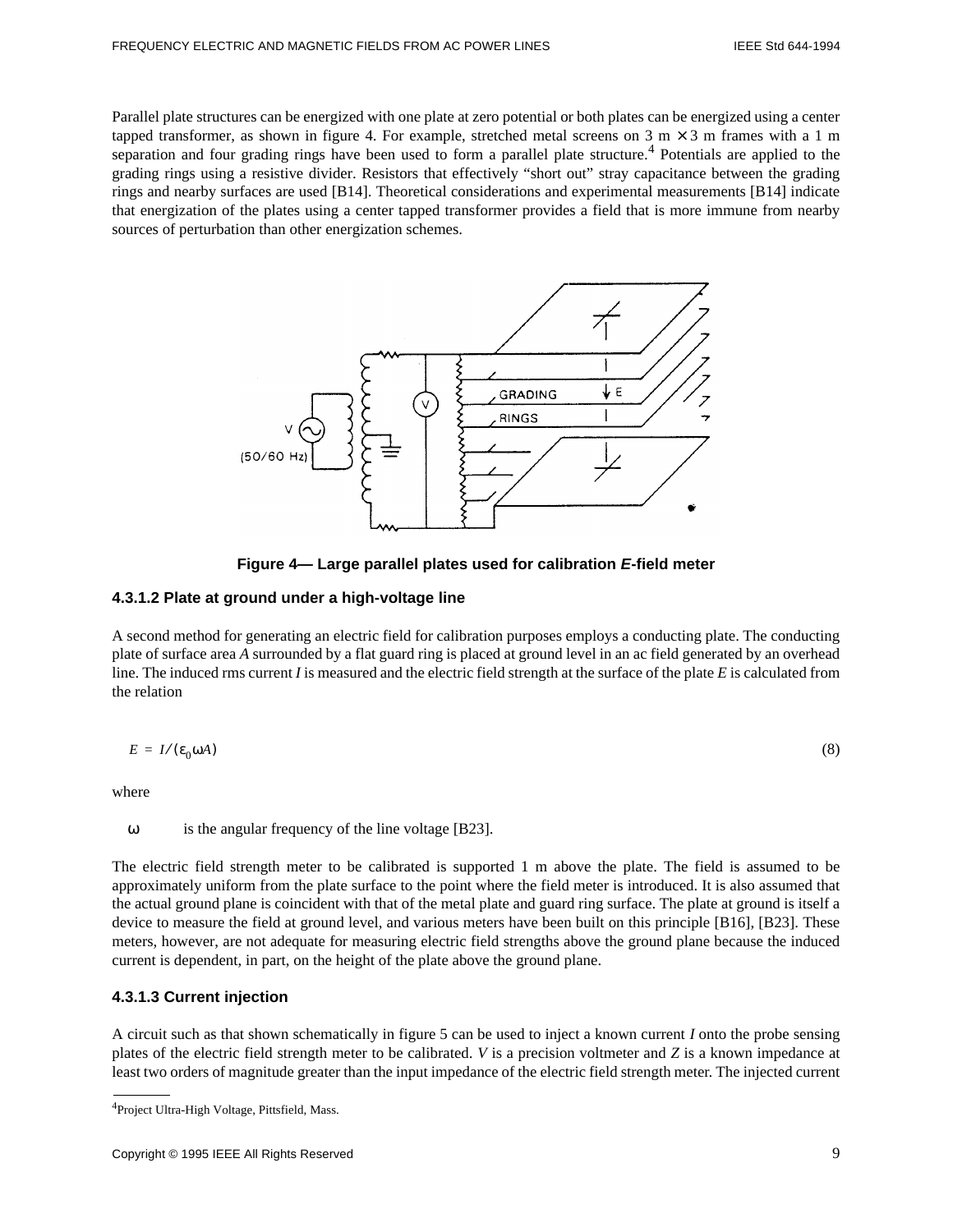can thus be calculated from Ohm's law, with an uncertainty of less than 0.5%. Although resistors or capacitors may be used as the impedances shown in figure 5, the use of resistors is recommended. Resistors are preferred because the admittance of capacitors increases with frequency. Therefore, the presence of harmonics in the source waveform can lead to greater errors than if resistors were used (see 4.2).

If the ratio *I/E* for a given electric field strength meter is known, a current injecting circuit can be used for calibrating the electric field strength meter. The above ratio, however, is normally determined by using a parallel plate structure or ground plate under a high-voltage line. Thus, the current injection procedure serves as a convenient calibration check.



**Figure 5— Current injection calibration check**

If current injection is used, adequate shielding should be employed to eliminate signal contributions from such ambient sources as interior lighting, power cords, or nearby power supplies. If sufficient shielding cannot readily be achieved because of field meter design, an indication of the magnitude of interfering ambient fields may be obtained by changing the phase relationship between the calibrating and interfering signals. This magnitude may be determined by interchanging the lead connections to the sensing plates of the meter being calibrated, or by reversing connections to the power supply. If the calibrating voltage required for a given meter reading is the same for the two configurations, the interfering signal may be regarded as negligibly small. If a small difference exists, the average of the two voltages is that which would be required for the same meter reading in the absence of interference [B14].

The validity of the calibration check described rests on the assumption that the geometry of the field meter probe has not been altered by use.

#### **4.3.2 Calibration procedures**

The electric field strength meter shall be calibrated periodically, with the frequency of calibrations depending in part on the stability of the meter. The meter shall be placed in the center of a parallel plate structure similar to that shown in figure 4, with the insulating handle normally used during measurements. The dimensions of the structure should be  $1.5 \text{ m} \times 1.5 \text{ m} \times 0.75 \text{ m}$  spacing. With these dimensions, no grading rings (or resistor dividers) are necessary to obtain a calibration field that is within 1% of the uniform field value *V*/*t* [B14]. It is assumed that the largest diagonal dimension of the electric field strength meter to be calibrated is no larger than 23 cm. The distance to nearby ground planes (walls, floors, etc.) shall be at least 0.5 m [B14]. The dimensions of the calibration apparatus may be scaled upward or downward for calibration of larger or smaller electric field strength meters.

Adequate current-limiting resistors shall be used in the transformer output leads as a safety measure [B19]. For example, 10 MΩ resistors are satisfactory for applied voltages up to 10 kV (that is,  $E \sim 13 \text{ kV/m}$ ).

A plot of the calculated uniform electric field,  $E_0$ , vs. the voltage applied to the parallel plates shall be made as shown in figure 6. The uncertainty in the calculated electric field should be indicated at a representative point with a vertical error bar. This error bar represents the combined uncertainties (i.e., the square root of the sum-of-the-squares) in the voltage measurement, the parallel plate spacing, and the field nonuniformity  $\left\langle \langle 1\% \rangle \right\rangle$ , and shall be  $\langle \pm 3\% \rangle$ .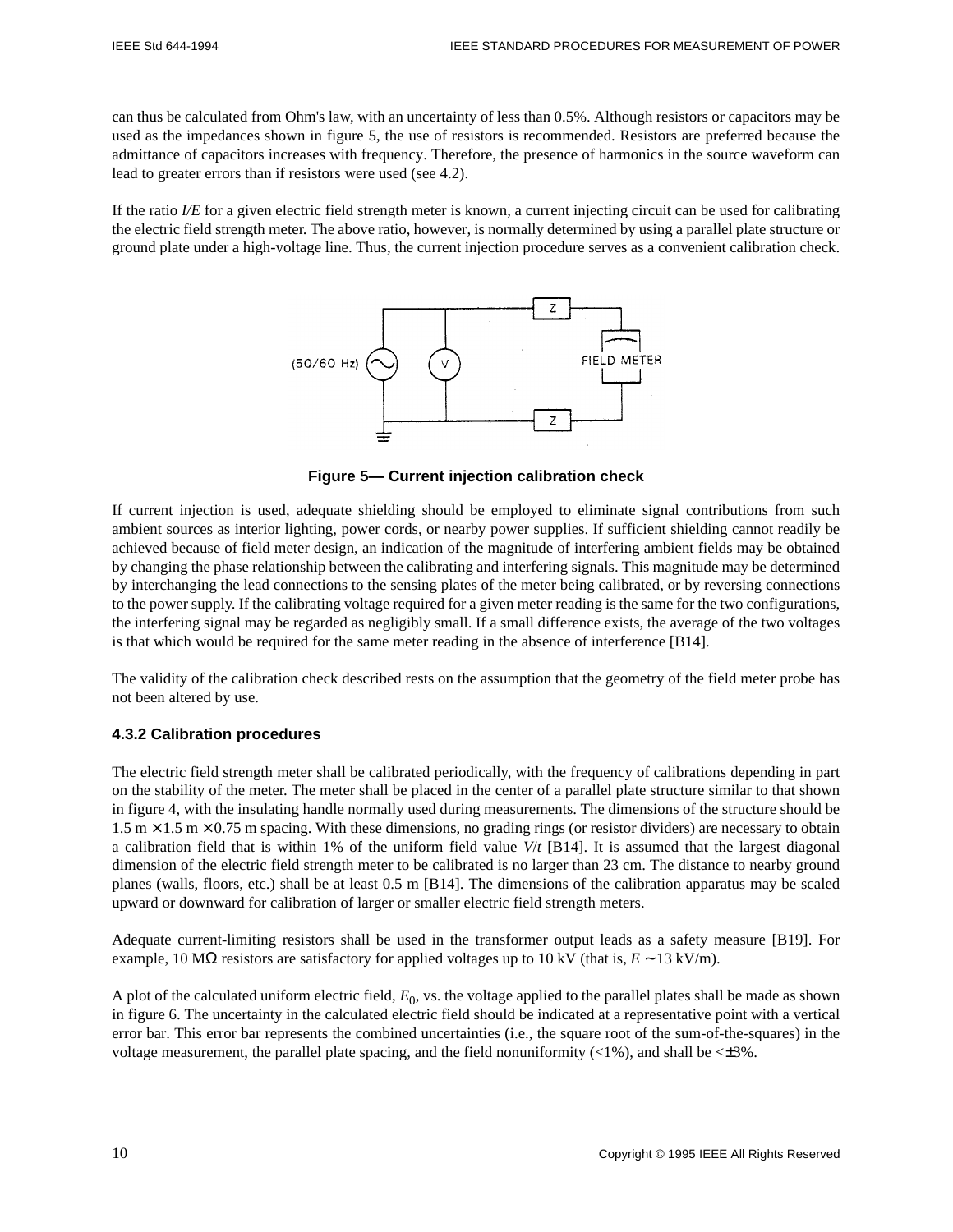

#### **Figure 6— Known E-field for large parallel plates and tolerance levels**

NOTE — For example, if the uncertainties in the voltage measurement and parallel plate spacing are  $\pm 1\%$  and  $\pm 2\%$ , respectively, the combined uncertainty in the value of the calibration field is

$$
\pm [(1.0)^{2}+(2.0)^{2}+(1.0)^{2}]^{1/2} \text{or} \pm 2.4\%
$$

A region of acceptable field meter readings, given by  $E_0 \pm 10\%$ , also shall be indicated on the plot as shown in figure 6. Measured values obtained with the field meter that is being calibrated shall be plotted. At least three electric field levels for each range of the field meter, sufficient to span 30–90% of full scale, shall be recorded for meters with analog displays. At least four electric field levels, sufficient to span 10–90% of full scale, shall be recorded for meters with digital displays. Field meters with autoranging capabilities shall be calibrated on each range at no less than three representative points that span most of the range. On the most sensitive range, one of the calibration points shall be 10% of the maximum value *for that range*. On the least sensitive range, one of the calibration points shall be 90% of the maximum value *for that range*. The maximum measured field shall occur when the meter axis is rotated to within  $\pm 10^{\circ}$  of the vertical direction, and the maximum value shall lie within the region of acceptable readings (figure 6). Field meters with readings that fail to satisfy the above criteria (i.e., data points lie outside the  $\pm 10\%$  region) shall be considered inaccurate.

The recorded field values permit the determination of correction factors that should be applied to field meter readings when measurements are performed in the vicinity of power lines. The uncertainty associated with the above calibration process is equal to ±3% once the correction factors have been applied to the field meter readings.

Calibration checks (see 4.3.1.3) shall be made prior to and after any extended period of electric field strength meter use.

Energizing power supplies used for calibrations and calibration checks described in 4.3 should be nearly free (<1%) of harmonic content (see 4.2).

The temperature and humidity shall be recorded at the time of calibration and calibration checks to permit corrections for these parameters, if necessary, when measurements are performed under power lines.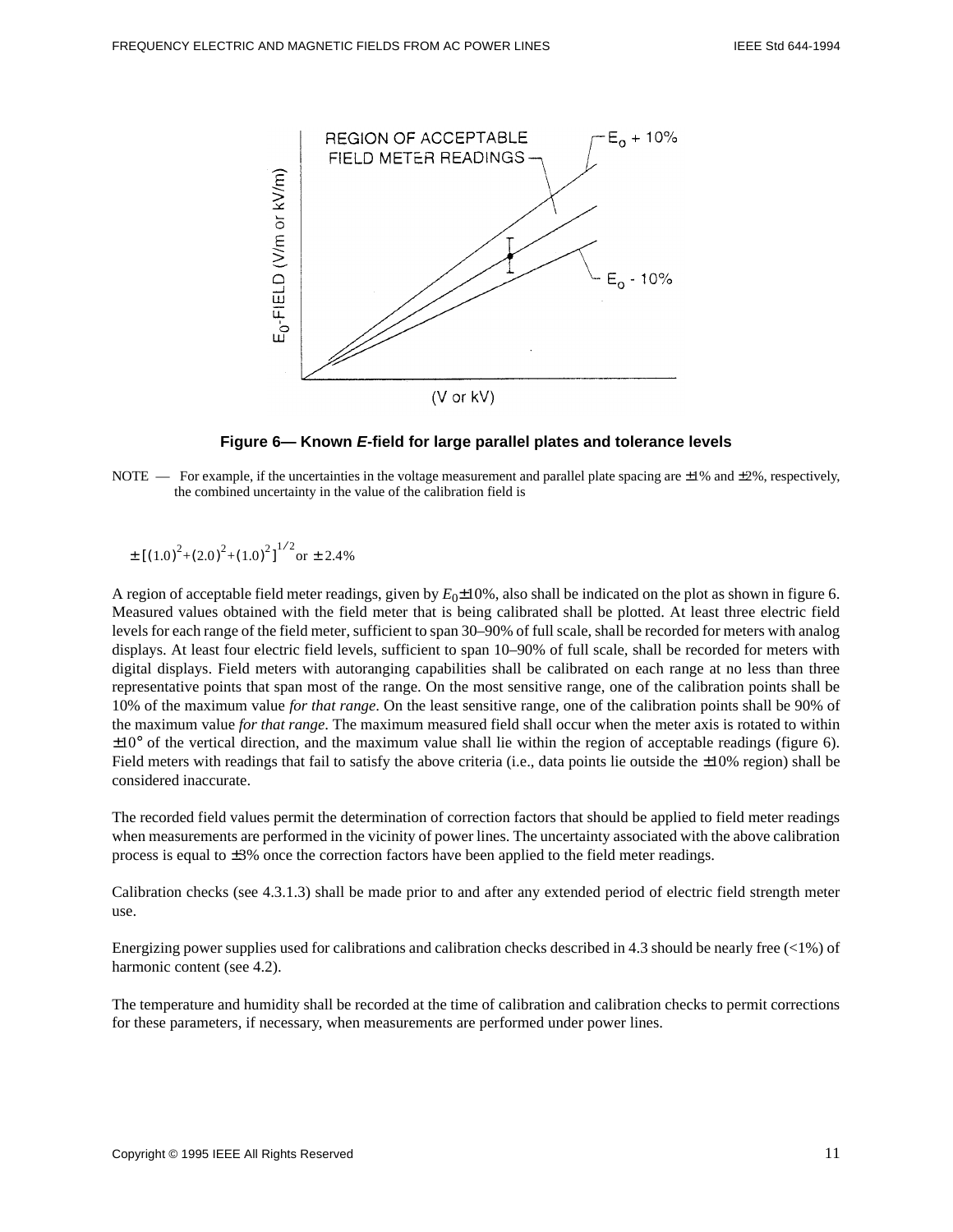#### **4.4 Immunity from interference**

Perturbation of *E*-field strength meter operation due to anticipated levels of ambient magnetic fields under transmission lines should be quantified by the manufacturer and supplied to the user. Such perturbations, expressed as percentages, should be included in reports of measurements if significant [see figure 1, G(2)].

#### **4.5 Parameters affecting accuracy of electric field strength measurements**

The measurement uncertainty during practical outdoor measurements using commercially available free-body meters is typically near 10%, although this figure can be reduced under more controlled conditions. The most likely sources of major errors are difficulty in positioning the meter, reading errors, handle leakage in some cases, temperature effects, and observer proximity effects. Several of these parameters will be considered further in clause 5.

Nonuniformities in the *E*-field can also reduce the accuracy of the measurements because the calibration procedure is only valid for measuring uniform fields. Separate calibration procedures using nonuniform fields could be devised, but it is noteworthy that the current induced in a spherical *E*-field probe (figure 2) in a nonuniform single-phase ac field generated by a point charge (in the absence of nearby ground planes) is given by

$$
I = 3\pi a^2 \omega \varepsilon_0 E \left[ 1 - \frac{7}{12} \left( \frac{a}{d} \right)^2 + \frac{11}{12} \left( \frac{a}{d} \right)^4 \cdots \right] \tag{9}
$$

where

$$
E = \frac{1}{4\pi\epsilon_0} \frac{Q}{d^2}
$$

Here, *a* is the radius of the spherical probe and *d* is the distance between the point charge *Q* and the probe center. The axis of the probe is aligned with the field direction.

NOTE — This result is given without derivation in [B15] . It can readily be derived by considering an uncharged conducting sphere in the field of a point charge and using the method of images.

Reference to equations (5) and (7) reveals that the induced current is the same as that produced by a uniform field of magnitude

$$
\frac{\varrho}{4\pi\epsilon_0 d^2}
$$

if the terms in  $(a/d)$  are ignored. Thus, the induced current between the two halves of a spherical dipole that is located at a point in a highly nonuniform field produced by a point charge is nearly the same as that produced by a uniform field of equal magnitude if *d* is sufficiently large. For example, if *a*/*d* = 0.1, the difference in induced current (*E*-field measurement) produced by a uniform field and a highly nonuniform field is less than 1%. The change in *E*-field magnitude over the dimensions of the sphere is

$$
\frac{\Delta E}{E} \cong \frac{4a}{d} = 0.4
$$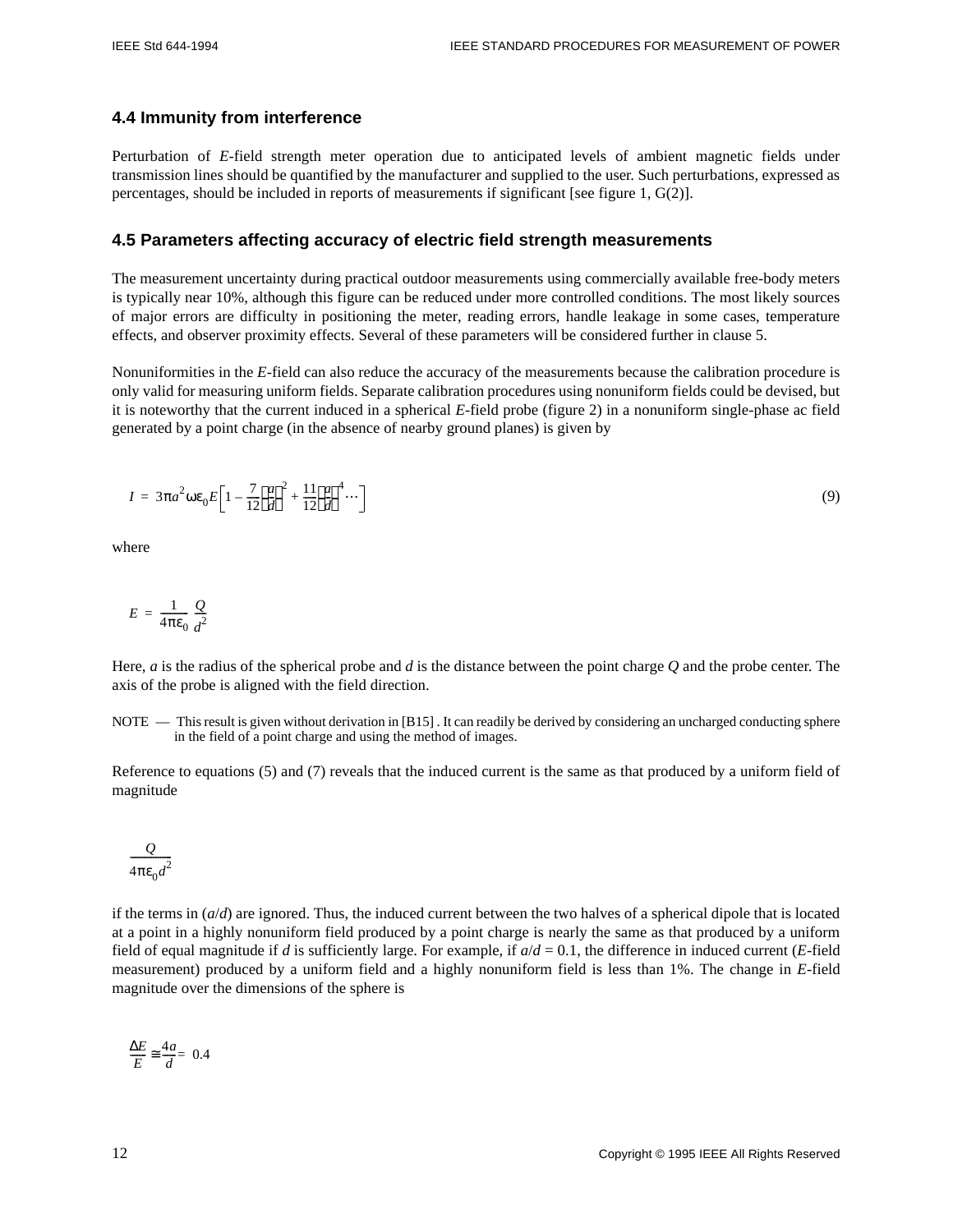It can be shown that the measurement error remains small even when the probe is not aligned with the field direction. Consequently, the error caused by nonuniformity of the field under transmission lines is negligible for all practical cases. For comparisons with equation (9), it should be noted that the effective or equivalent radius of commercially available electric field strength meters, which have rectangular geometries, can conservatively be estimated as half of the largest diagonal dimension.

Mechanical imbalance of an analog display also can be a source of error. If it is not sufficiently well-balanced, the meter should be used in the same orientation with respect to the vertical as existed during calibration. An estimate of the magnitude of this type of error can be made by rotating the meter in the absence of an *E*-field and observing the displacement of the needle. The measurement error due to mechanical imbalance can be reduced by repeating a measurement after rotating the electric field strength meter 180° (about an axis normal to the face of the meter) and taking the average of the two measurements. This procedure can be used if the electrical and geometrical axes of the electric field strength meter coincide. Replacement of an analog display with a digital display will eliminate errors due to poor mechanical balance.

The response of an electric field strength meter with an analog display to the same induced current may depend on the inclination of the meter, even if mechanically balanced. This effect can be a source of measurement error if the electric field strength meter is used in an orientation that differs from that during calibration in a uniform field. The magnitude of this possible source of error can be determined using the current injection technique (see 4.3.1.3) while rotating the electric field strength meter in the absence of an electric field.

# **5. Electric field strength measurement procedures<sup>5</sup>**

# **5.1 Procedure for measuring electric field strength near power lines**

The electric field strength under power lines should be measured at a height of 1 m above ground level. Measurements at other heights of interest shall be explicitly indicated. The probe should be oriented to read the vertical *E*-field, because this quantity is often used to characterize induction effects in objects close to ground level. The distance between the electric field strength meter and operator should be at least 2.5 m (8 ft). This distance will reduce the proximity effect (shading *E*-field) of a grounded 1.8 m (6 ft) tall observer to between ∼1.5% and ∼3% [B5], [B14]. In instances where larger proximity effects are considered acceptable, the observer distance may be reduced. In such cases, the distance shall be explicitly noted. Five percent proximity effects occur when the observer distance is between ∼1.8 m (5.9 ft) and 2.1 m (6.9 ft) away from the meter. The actual value will depend on the geometry of the observer-meter-power line combination. Because observers are normally near ground potential, the proximity effects indicated previously can be regarded as typical. The observer will introduce less perturbation when standing in the region of lowest electric field strength while performing the measurement [B5], [B14].

Asymmetries in the design of an electric field strength meter probe can change the direction of the electrical axis with respect to the apparent vertical axis. Measurements performed with such an instrument may be more or less immune to the observer's proximity [B14] . In such a case, the observer proximity effects shall be quantified before the electric field strength meter is employed for measurement. Proximity effects in excess of those just noted shall be reported.

To provide for a more complete description of the *E*-field strength at a point of interest, measurements of the maximum field with its orientation and the minimum field with its orientation, both in the plane of the field ellipse (see electric field strength, 3.2), can be made. Under the idealized conditions of horizontal power lines and a flat ground surface below, the plane of the ellipse is perpendicular to the direction of the conductors. This is approximately the case under actual power lines in the absence of nearby objects and very rough terrain. To perform measurements in the plane of the ellipse, the observer-field meter line should be parallel to the conductors. Rotation of the meter about this line, which coincides with the handle, will permit the determination of the maximum and minimum field components and

<sup>&</sup>lt;sup>5</sup>See also clause 8.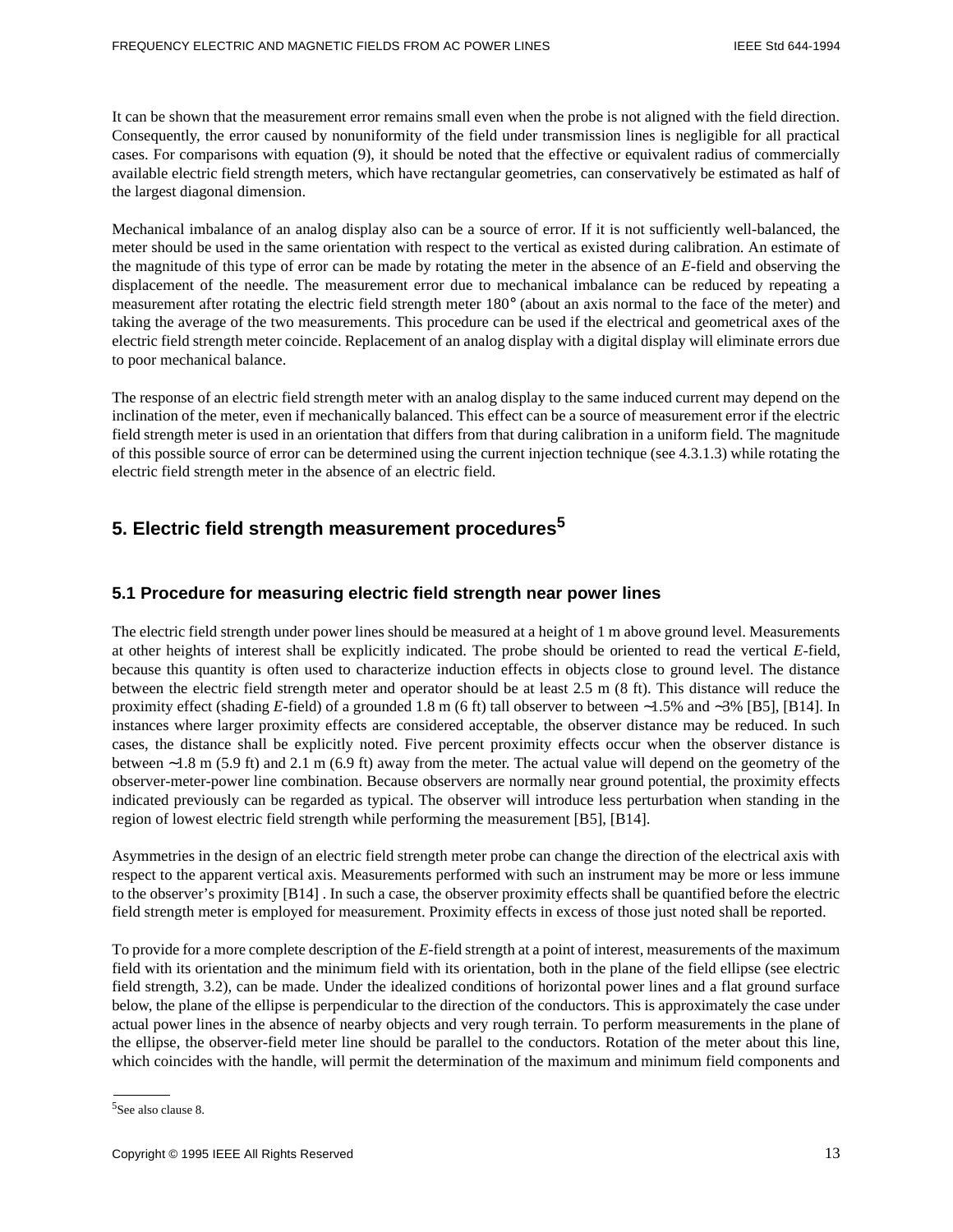their directions. Care during alignmentshould be exercised during this measurement if the electrical axis of the probe does not coincide with the apparent geometric axis.

The distance between the meter and nonpermanent objects shall be at least three times the height of the object in order to measure the unperturbed field value. The distance between the meter and permanent objects should be ∼1 m or more to ensure sufficient measurement accuracy of the ambient perturbed field (see 4.5).

# **5.2 Lateral profile**

The lateral profile (see figures 7 and 8) of the electric field strength at points of interest along a span should be measured at selected intervals in a direction normal to the line at 1 m above the ground level. Measurements of the lateral (half) profiles should begin from the center line in the area of interest and be made to a lateral distance of at least 30 m (100 ft) beyond the outside conductor. At least five equally spaced measurements should be performed while under the conductors. It is recommended that profiles be plotted in the field to determine if adequate detail has been obtained. Complete profile measurements should commence in the region of interest beyond the outer conductor and progress successively to the opposite side of the right-of-way. Several final measurements repeated at some intermediate points will provide some indication of possible change in line height, load, or voltage during the course of measurements. Local time should be recorded on the data sheet periodically during the measurements to facilitate later review of the data together with the recorded substation line voltage and load data.



NOTE—The symbols  $(h_1, S_{12}, \text{etc.})$  represent conductor heights and spacings.

#### **Figure 7— Example of lateral profile of vertical E-field strength at midspan**

### **5.3 Longitudinal profile**

The longitudinal (see figure 8) profile of the field strength should be measured where the field is greatest at midspan or other points of interest, as determined from the lateral profile, parallel with the line and 1 m above the ground level. Measurements of the longitudinal profile should be made at least at five nearly equal consecutive increments from a point at midspan in both directions for a total distance equal to one span.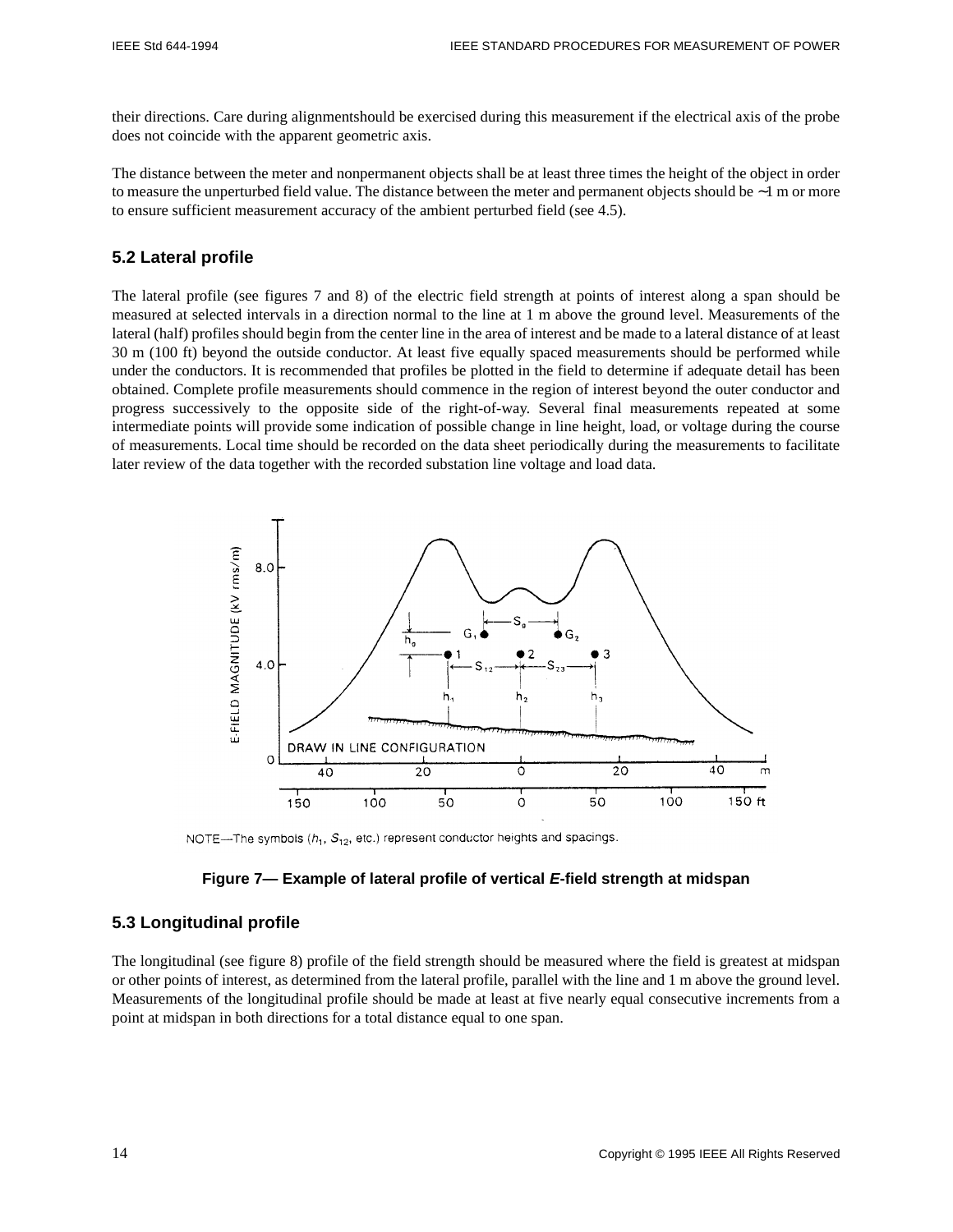

**Figure 8— Typical plan view with heights of permanent nearby objects**

# **5.4 Precautions and checks during E-field measurements**

#### **5.4.1 Measurement locations**

In order to make electric field strength measurements representing the unperturbed field at a given location, the area should be free, as much as possible, from other power lines, towers, trees, fences, tall grass, or other irregularities. It is preferred that the location be relatively flat. It should be noted that the influence of vegetation on the electric field strength can be significant. In general, field enhancement occurs near the top of isolated vegetation and field attenuation occurs near the sides. The field perturbation can depend markedly on water content in the vegetation.

#### **5.4.2 Check for handle leakage**

To check for handle leakage, the electric field strength meter should be oriented with its axis perpendicular to the plane of the electric field ellipse (see 5.1) where, under ideal conditions, zero electric field strength should be measured. Electrical leakage through a grounded observer due to surface contamination on the handle may cause a reading by the meter. It is assumed during this leakage check that the electric axis is also perpendicular to the plane. Such a reading, expressed in percentage of the maximum field, would represent the order of magnitude of the error that could be caused by this mechanism.

#### **5.4.3 Harmonic content**

The response of certain electric field strength meters is influenced by high levels of harmonic content. Therefore, if possible, the waveform of the field or its derivative (the induced current) should be observed to obtain an estimate of the amount of harmonic content (see 4.2). A qualitative observation can be made with an oscilloscope connected to the detector output of a flat plate probe (see 4.3.1.2). Replacement of the oscilloscope with a wave analyzer would permit the measurement, in percent, of the various harmonic components.

NOTE — The magnitudes of harmonic components in the induced current (field derivative) are enhanced by the harmonic number.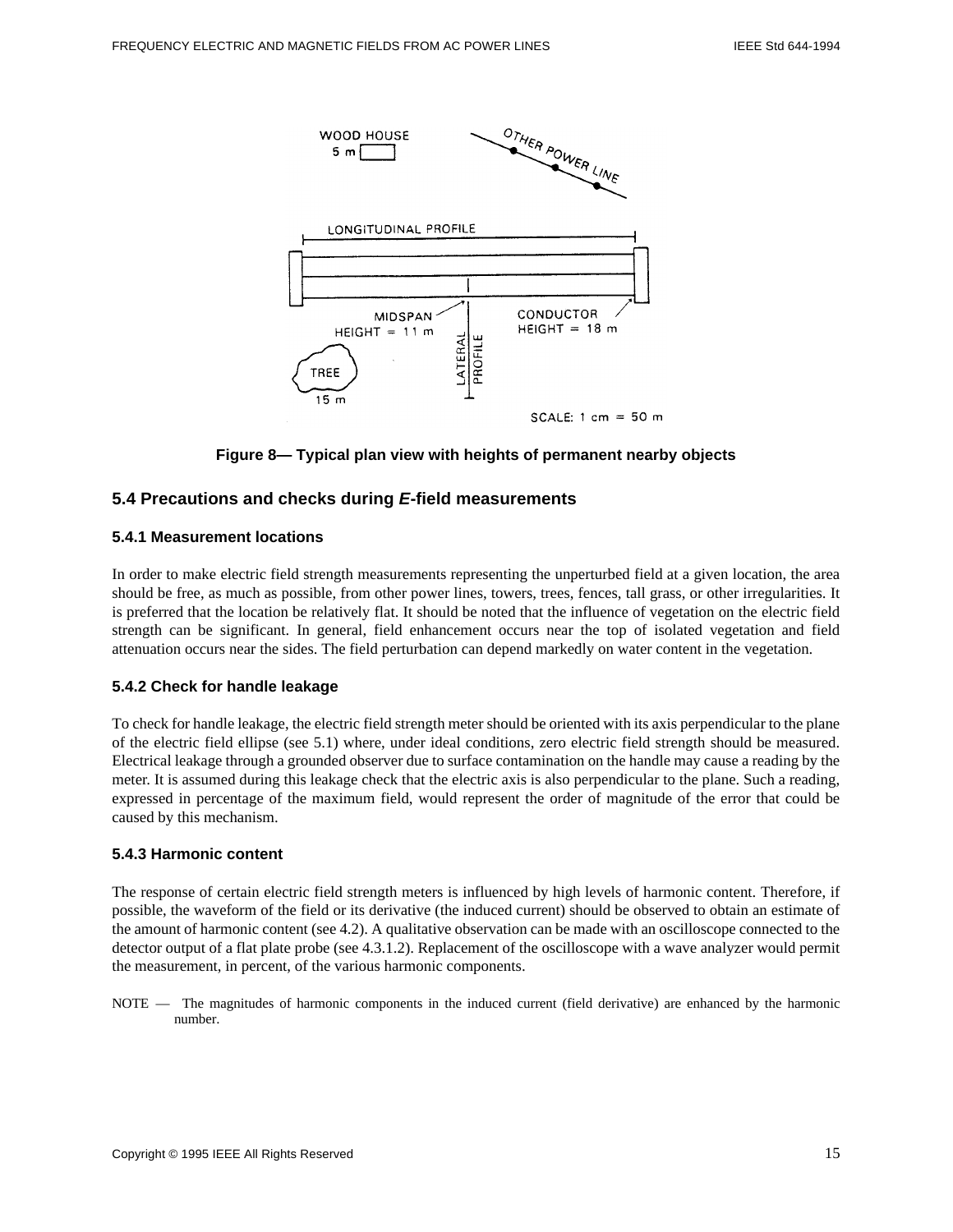#### **5.5 Measurement uncertainty**

Measurement uncertainties due to calibration (4.3.2), temperature (4.1), interference (4.4), the parameters in 4.5 and 5.4, and observer proximity (5.1) shall be combined (square root of the sum-of-the-squares) and reported as the total estimated measurement uncertainty. The total uncertainty should not exceed  $\pm 10\%$ .

# **6. Magnetic field meters**

### **6.1 General characteristics of magnetic field meters**

Magnetic field meters consist of two parts, the probe or field sensing element, and the detector, which processes the signal from the probe and indicates the rms value of the magnetic field with an analogue or digital display. Magnetic field probes, consisting of an electrically shielded coil of wire (i.e., a single-axis probe), have been used in combination with a voltmeter as the detector for survey type measurements of power frequency magnetic fields from power lines. Also available is instrumentation with three orthogonally oriented coil probes (three-axis meters) that simultaneously measures the rms values of the three spatial components and combines them to give the resultant magnetic field [equation (2)]. Magnetic field meters measure the component of the oscillating (linearly polarized) or rotating (elliptically or circularly polarized) magnetic field vector that is perpendicular to the area of the probe(s).

Hall-effect gaussmeters that can measure magnetic flux densities from dc to several hundred hertz are available. However, Hall-effect magnetic field probes respond to the total flux density. Due to their low sensitivity and saturation problems from the earth's field, they have been seldom used under power lines. Such instrumentation will not be considered here.

There are fewer mechanisms for *B*-field perturbations and measurement errors when compared with the *E*-field case. The instrumentation considered here consists of a shielded-coil probe and shielded detector with a connecting shielded cable. The probe can be held with a short dielectric handle without seriously affecting the measurement. Proximity effects of dielectrics and poor nonmagnetic conductors are, in general, negligible.

As previously noted for electric field strength meters (see 4.1), in order to adequately characterize the instrumentation, the manufacturer should provide a detailed description of the electronics, as well as the information called for in figure 1, section G.

# **6.2 Theory and operational characteristics**

The principle of operation of a coil-type *B*-field probe takes advantage of Faraday's law (in differential form)

$$
\nabla \times \vec{E} = -\frac{\partial \vec{B}}{\partial t} \tag{10}
$$

Using Stokes' theorem, this can be written in the form

$$
\oint \vec{E} \cdot d\hat{l} = -\frac{\partial}{\partial t} \int_{A} \vec{B} \cdot d\vec{A}
$$
\n(11)

where the integral on the left is a line integral along a curve enclosing a surface area *A* [B6]. If the path of the left-hand integral is taken to be a closed loop of conductor with area *A*, and *B* is a quasi-static uniform field normal to area *A*, as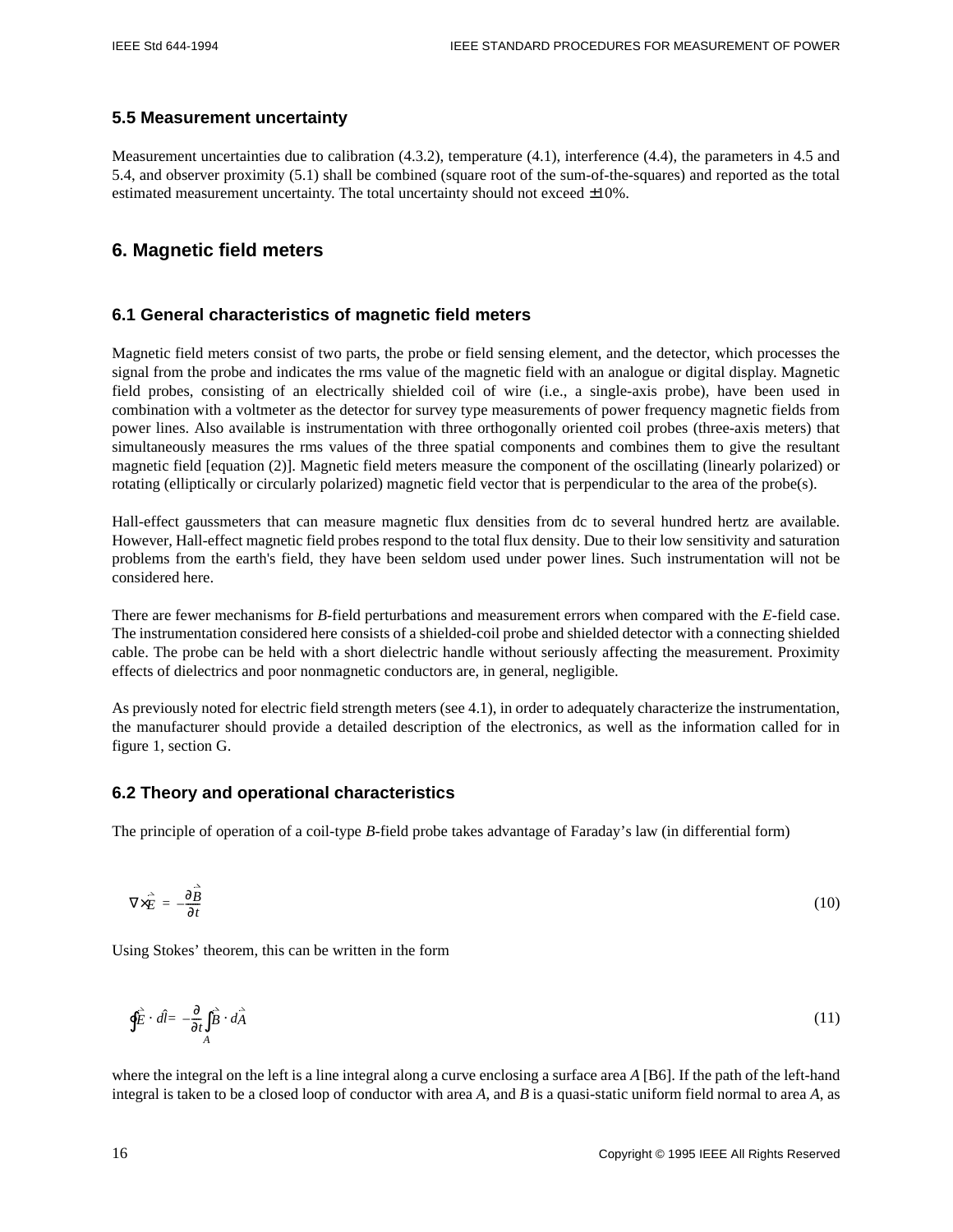shown in figure 9, the line integral can be regarded as the voltage, *V*, developed across the ends of the loop in response to the time-rate-of-change in the magnetic flux *BA*. That is,

$$
V = \oint \vec{E} \cdot d\hat{l} = -\frac{\partial}{\partial t}(BA)
$$
 (12)

and from figure 9

$$
V = -\omega B_0 A \cos \omega t \tag{13}
$$

For a coil of many turns, the voltage given by equation (13) will develop over each turn and the total voltage will increase accordingly. The induced current, *I*, has been assumed to be sufficiently small so that the opposing *B*-field generated by *I* can be neglected. It should be noted that the relationship between *V* and  $B_0$  given by equation (13) assumes that the direction of  $B_0$  is perpendicular to the plane of the coil. Because only the space component of  $B_0$ perpendicular to the area of the coil induces a voltage, this is also the orientation for measuring the maximum *B*-field value.

Earlier remarks regarding the response of the detector to the 60 Hz and harmonic components of the *E*-field (see 4.2) apply in this case.



**Figure 9— Conducting loop in quasi-static uniform B-field**

#### **6.3 Calibration of magnetic field meters**

#### **6.3.1 Description of calibration apparatus**

Calibration of a magnetic field meter is normally done by introducing the probe into a nearly uniform magnetic field of known magnitude and direction [B8] . Known magnetic fields can be produced by coil systems with circular and rectangular geometries [B7], [B13], [B18], [B24]. For example, Helmholtz coils have frequently been employed to generate such fields. A single loop of many turns of wire with rectangular geometry for producing the field is described below because the equations for calculating the field at all points in space are in closed form [B14], [B24] and the coil system is simple to construct. The simplicity in construction is at the expense of reduced field uniformity, but sufficient uniformity for calibration purposes is readily obtained.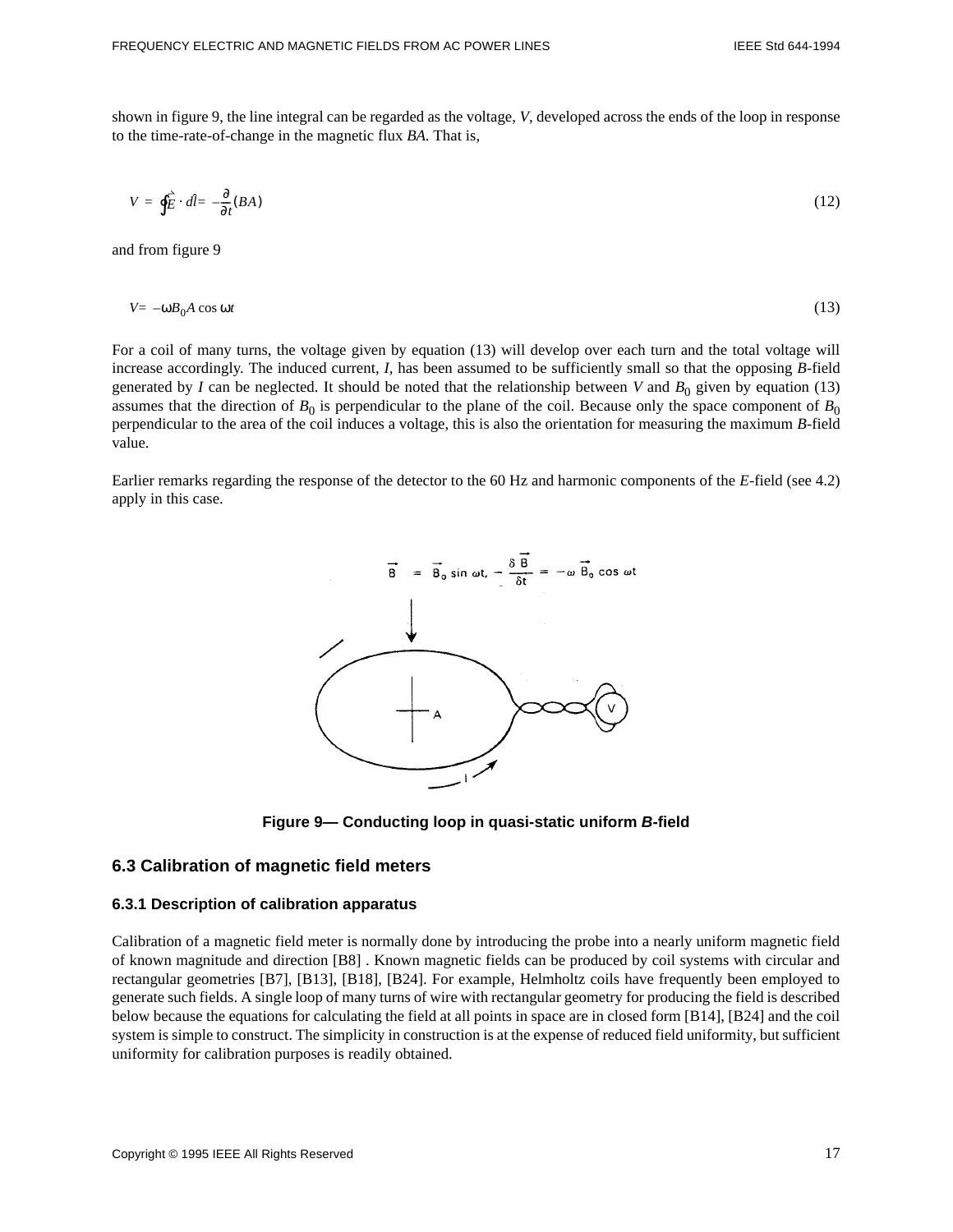The *z*-component of the magnetic field produced by a rectangular loop of dimensions  $2a \times 2b$  is given by the expression

$$
B_z = \frac{\mu_0}{4\pi} I N \sum_{\alpha=1}^4 \frac{(-1)^{\alpha} d_{\alpha}}{r_{\alpha} (r_{\alpha} + (-1)^{\alpha+1} C_{\alpha})} - \frac{C_{\alpha}}{r_{\alpha} (r_{\alpha} + d_{\alpha})}
$$
(14)

where

$$
N = number of turns
$$
  
\n
$$
C_1 = -C_4 = a + x \quad r_1 = \sqrt{(a + x)^2 + (b + y^2) + z^2}
$$
  
\n
$$
C_2 = -C_3 = a - x \quad r_2 = \sqrt{(a - x)^2 + (b + y)^2 + z^2}
$$
  
\n
$$
d_1 = d_2 = b + y \quad r_3 = \sqrt{(a - x)^2 + (b - y)^2 + z^2}
$$
  
\n
$$
d_3 = d_4 = y - b \quad r_4 = \sqrt{(a + x)^2 + (b - y)^2 + z^2}
$$
  
\n
$$
I = \text{the rms current}
$$
  
\n
$$
m_0 = \text{the permeability of air}
$$

and the coordinates *x*, *y*, and *z* are shown in figure 10 [B14], [B24]. The conductors in the current loop are assumed to be of small cross section. It is noted for purposes of reference that

$$
B_z(0, 0, 0) = \mu_0 I N \sqrt{2} / \pi a
$$

for a square loop of side dimension 2*a*. Equation (14) has been used to calculate the field values at and near the center of a square loop of dimensions 1 m  $\times$  1 m. The percentage departure from the central magnetic field value at nearby points in the plane of the loop and 3 cm above and below the plane of the loop is plotted in figure 11. Also shown in figure 11 is a scale drawing of a magnetic field probe 10 cm in diameter.



**Figure 10— Coordinate system for current loop generating magnetic field B<sup>z</sup>**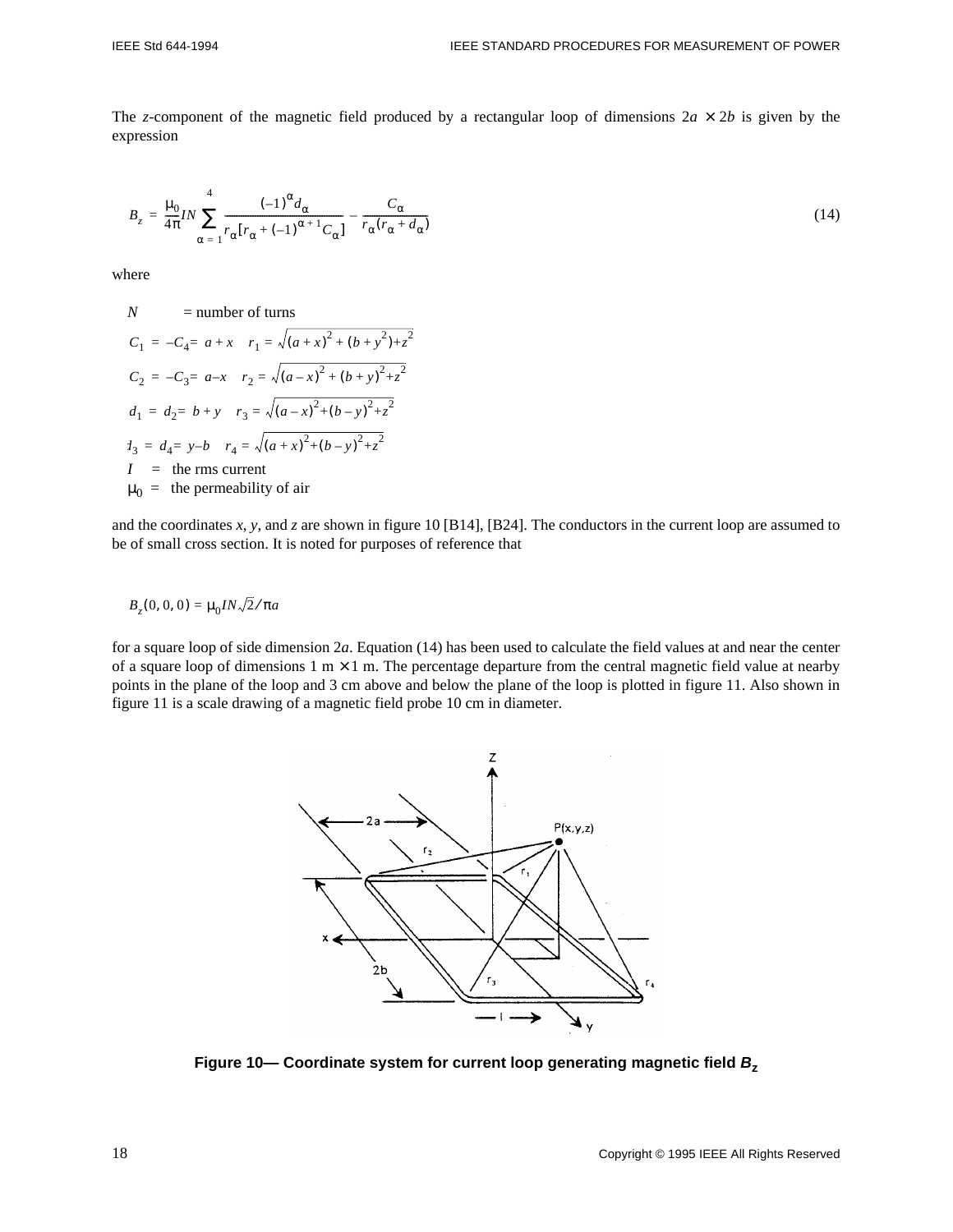It is noteworthy that a field meter with a coil probe will indicate a magnetic field value that is an average over the cross sectional area of the probe. The difference between this average and the central value  $[B_z(0, 0, 0)]$  will be less than the maximum percent departure from the central value. For example, while the largest departure of the magnetic field from the central value is 0.63% for the 10 cm probe (in the plane of the loop), the average field is only 0.31% more than the central (calibration field) value.



**Figure 11— Percentage departure of B<sup>z</sup> from B<sup>z</sup> (0, 0, 0) for positions in the plane of a square current loop 1 m** × **1 m and 3 cm above and below the plane (parentheses)**

#### **6.3.2 Calibration procedure**

The magnetic field meter shall be calibrated periodically with a frequency that is dependent in part on the stability of the meter. The magnetic field probe shall be placed in the center of a single loop (of many turns) with the plane of the probe coincident with that of the loop. Figure 12 shows a schematic view of the probe, loop, and associated apparatus. The loop dimension should be at least  $1 \text{ m} \times 1 \text{ m}$  for a probe with a 10 cm diameter. The loop may be scaled upward or downward for larger or smaller probes, respectively, to maintain a level of uniformity across the probe comparable to that shown in figure 11. It is noted with emphasis that the calibration field may be generated with other coil systems provided that comparable uniformities can be obtained. Information on fields generated by rectangular, square, and circular coil systems (including Helmholtz coils) is given in [B7], [B13], [Bl8], and [B24].

Calibrations should be performed for each axis of three-axis probes. Calibrations should also be accompanied by checks for crosstalk (see clause 3) between the detector circuitry for each probe. Magnetic field meters with three-axis probes should also be calibrated for one orientation where approximately the same flux passes through all the coils.

A plot of the calculated magnetic field values at the center of the loop,  $B<sub>z</sub>$  (0, 0, 0), vs. the current applied to the loop shall be made (see figure 6 for electric field case). The uncertainty in the calculated magnetic field shall be indicated at a representative point with a vertical error bar. This error bar represents the combined uncertainties (i.e., the square root of the sum-of-the-squares) in the current measurement, the side dimension of the calibration loop, and the field nonuniformity (< $0.5\%$  for 10 cm probe), and shall be less than  $\pm 3\%$ .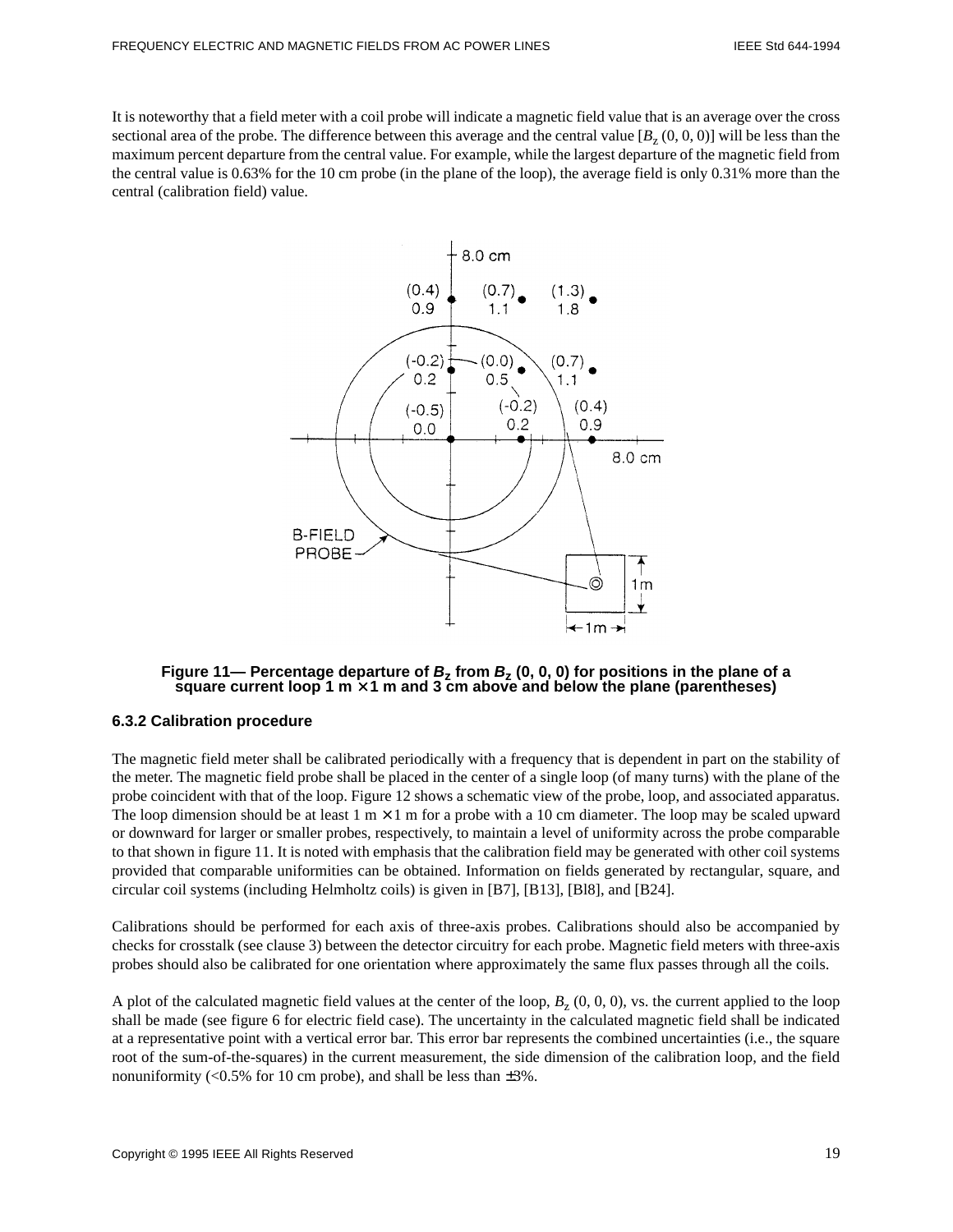NOTE — For example, if the uncertainties in the current measurement and loop dimension are  $\pm 0.2\%$  and  $\pm 2\%$ , respectively, the combined uncertainty in the value of the calibration field is

$$
\pm \left[ \left( 0.2 \right)^2 + \left( 2.0 \right)^2 + \left( 0.5 \right)^2 \right]^{1/2} \text{or} \pm 2.1\%
$$



**Figure 12— Schematic of circuit for calibration of magnetic field meter**

A region of acceptable field meter readings, given by  $B<sub>z</sub>$  (0, 0, 0)  $\pm 10$ %, also shall be indicated on the plot and measured values obtained with the field meter that is being calibrated shall be plotted. At least three magnetic field levels for each range of the field meter, sufficient to span 30–90% of full scale, shall be recorded for meters with analog displays. At least four magnetic field levels, sufficient to span 10–90% of full scale, shall be recorded for meters with digital displays. Field meters with autoranging capabilities shall be calibrated on each range at no less than three representative points that span most of the range. On the most sensitive range, one of the calibration points shall be 10% of the maximum value *for that range*. On the least sensitive range, one of the calibration points shall be 90% of the maximum value *for that range*. The maximum measured field shall occur when the probe axis is rotated to within ±10° of the loop axis (*z*-axis), and the maximum value shall lie within the region of acceptable field meter readings. Field meters with readings that fail to satisfy the above criteria (i.e., data points lie outside the  $\pm 10\%$  region) shall be considered inaccurate.

The recorded field values permit the determination of correction factors that should be applied to field meter readings when measurements are performed in the vicinity of power lines. The uncertainty associated with the above calibration process is equal to ±3% once the correction factors have been applied to the field meter readings.

Perturbations of the calibration field can occur because of ferromagnetic materials in close proximity to the calibration loop. For example, large permeability materials (such as steel in a nearby cabinet or desk, or a bracket under a table) will concentrate the magnetic flux and may perturb the value of the calculated field in the calibration loop. The influence of nearby ferromagnetic materials on the calibration field should be checked using a trial and error approach (e.g., the influence of a nearby relay rack on the magnetic field could be examined as a function of distance from the calibration coil).

The calibration loop should be no closer than two side dimensions away from any ground plane to avoid significant perturbations of the calibration field by image current loops [B9].

Calibrations shall be made prior to and after any extended period of meter use.

Energizing power supplies used for calibrations shall be nearly free  $\langle 1\% \rangle$  of harmonic content (see 4.2).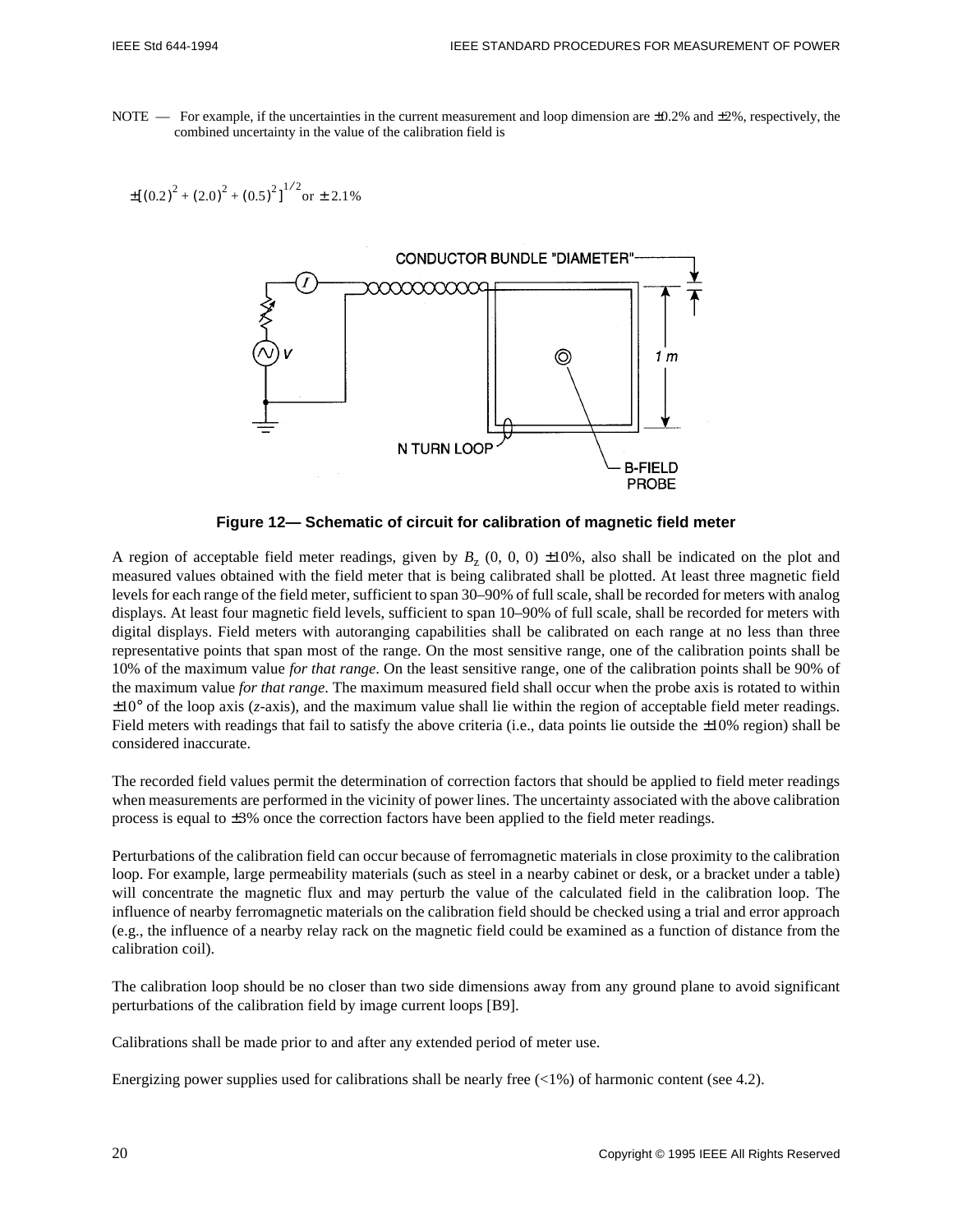The temperature and humidity shall be recorded at the time of calibration to permit corrections for these parameters, if necessary, when measurements are performed under power lines.

#### **6.4 Immunity from interference**

Perturbation of *B*-field meter operation due to anticipated levels of ambient electric field strength under power lines should be quantified by the manufacturer and supplied to the user. Such perturbations, expressed as percentages, should be incorporated into measurement reports if significant [figure 1, G(2)].

#### **6.5 Parameters affecting accuracy of magnetic field measurements**

Many of the difficulties described in 4.5 for making *E*-field measurements are not serious considerations for *B*-field measurements. Positioning the probe, reading errors, proximity effects of the observer or nearby (nonconducting) objects, electrical leakage of probe handles, and nonuniformity of the field have much less or negligible impact. Electrical shielding of the probe, however, is essential in avoiding induced currents from the ambient electric field.

Temperature effects on the detector and poor mechanical balance of the meter movement (for meters with analog displays) remain possible sources of uncertainty.

# **7. Magnetic field measurement procedures**

#### **7.1 Procedure for measuring the magnetic field near power lines**

The magnetic field under power lines should be measured at a height of 1 m above ground level. Measurements at other heights of interest shall be explicitly indicated. Field meters with single-axis probes shall be oriented to measure the maximum reading. Alternatively, field meters with three-axis probes may be used to measure the resultant magnetic field [equation (2)]. Horizontal and vertical field components may be measured when required for comparisons with calculations or for calculating induction effects in fences, etc. In all cases, when reporting measurement results, the quantity being reported (e.g., the maximum magnetic field or the resultant magnetic field) shall be clearly indicated.

It should be noted that during measurements of elliptically or circularly polarized fields, the resultant magnetic field will be greater than the maximum magnetic field [B10], [B11]. The largest difference occurs for the case of circular polarization when the resultant magnetic field exceeds the maximum field by 41% [equation (3)].

It also should be noted that the resultant magnetic field, *BR*, is equal to the rms total magnetic flux density, independent of the phases of the orthogonal components [B12]. One consequence of the phase independence is that  $B_R$  is not unique in the sense that magnetic fields with different geometries can have the same resultant magnetic field. For example, a linearly polarized magnetic field with orthogonal components  $B_0$ sin  $\omega t$  and  $B_0$ sin  $\omega t$ , and a circularly polarized magnetic field with orthogonal components  $B_0 \sin \omega t$  and  $B_0 \cos \omega t$  will have the same resultant,  $B_0$ .

In cases where the magnetic field remains nearly constant, single-axis field meters may be used to determine the resultant field by measuring the vertical and horizontal field components and combining them according to equation (2). If signals from the individual probes of a three-axis field meter can be observed, one of the probes may be rotated to determine the maximum field.

The operator may stay close to the probe. Nonpermanent objects containing magnetic materials or nonmagnetic conductors should be at least three times the largest dimension of the object away from the point of measurement in order to measure the unperturbed field value. The distance between the probe and permanent magnetic objects should not be less than 1 m in order to accurately measure the ambient perturbed field.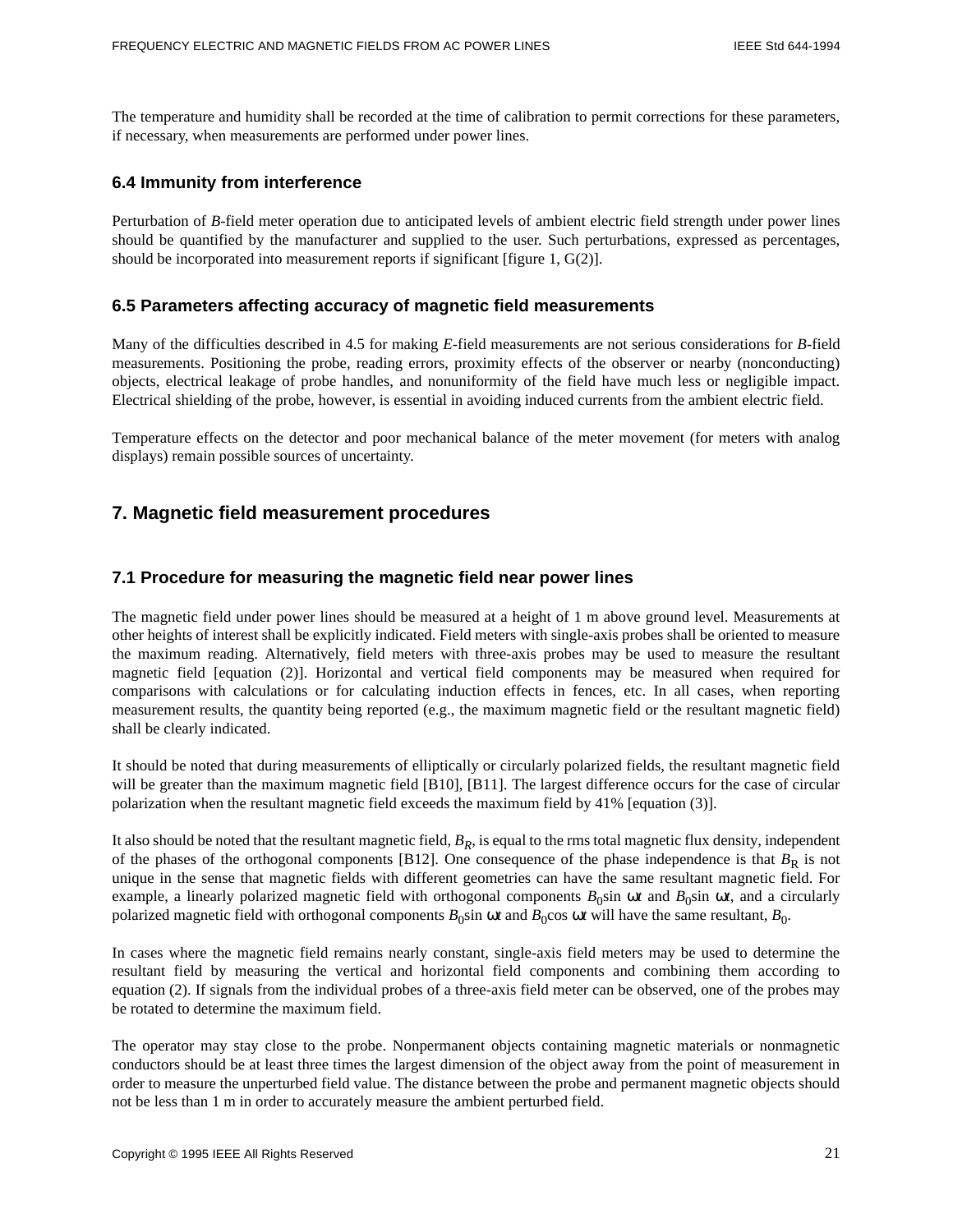Nonmagnetic metal objects will develop eddy currents due to the time variation of magnetic flux. The magnetic fields generated by these eddy currents will vary as the inverse third power of distance for large distances compared to the dimensions of the metal object.

To provide a more complete description of the *B*-field at a point of interest, measurement of the maximum and minimum fields with their orientations in the plane of the field ellipse can be made (see 5.1).

# **7.2 Lateral profile**

The procedures for *E*-field measurements (see 5.2) shall be followed.

# **7.3 Longitudinal profile**

The procedures for *E*-field measurements (see 5.3) shall be followed.

# **7.4 Precautions and checks during B-field measurements**

#### **7.4.1 Harmonic content**

The response of certain magnetic field meters is influenced by high levels of harmonic content. Therefore, if possible, the waveform of the field or its derivative (induced voltage) should be observed to obtain an estimate of the amount of harmonic content (see 6.2). A qualitative observation can be made with an oscilloscope. Replacement of the oscilloscope with a wave analyzer would permit measurements, in percent, of the various harmonic components.

NOTE — The magnitudes of harmonic components in the induced voltage (field derivative) are enhanced by the harmonic number.

# **7.5 Measurement uncertainty**

Measurement uncertainties due to calibration, temperature effects, etc., shall be combined (square root of the sum-ofthe-squares) and reported as total estimated measurement uncertainty. The total uncertainty should not exceed  $\pm 10\%$ .

# **8. Reporting field measurements**

Background information, such as environmental conditions (e.g., temperature, humidity, ground cover), transmission line parameters (e.g., line voltages and currents, conductor geometry, measurement locations), and instrumentation used should be recorded. Figure 1 is an example of a typical background data sheet for transmission line field measurements. Figure 1 should not be regarded as being appropriate for all measurement situations. Depending on the measurement objectives (e.g., comparison of lateral profile with theoretical prediction vs. measurement of a typical lateral profile), more or less information may be required. Plots of electric and magnetic fields as depicted in figure 7 are recommended. A plan view similar to that shown in figure 8 is also recommended to provide further details of environmental conditions and line parameters.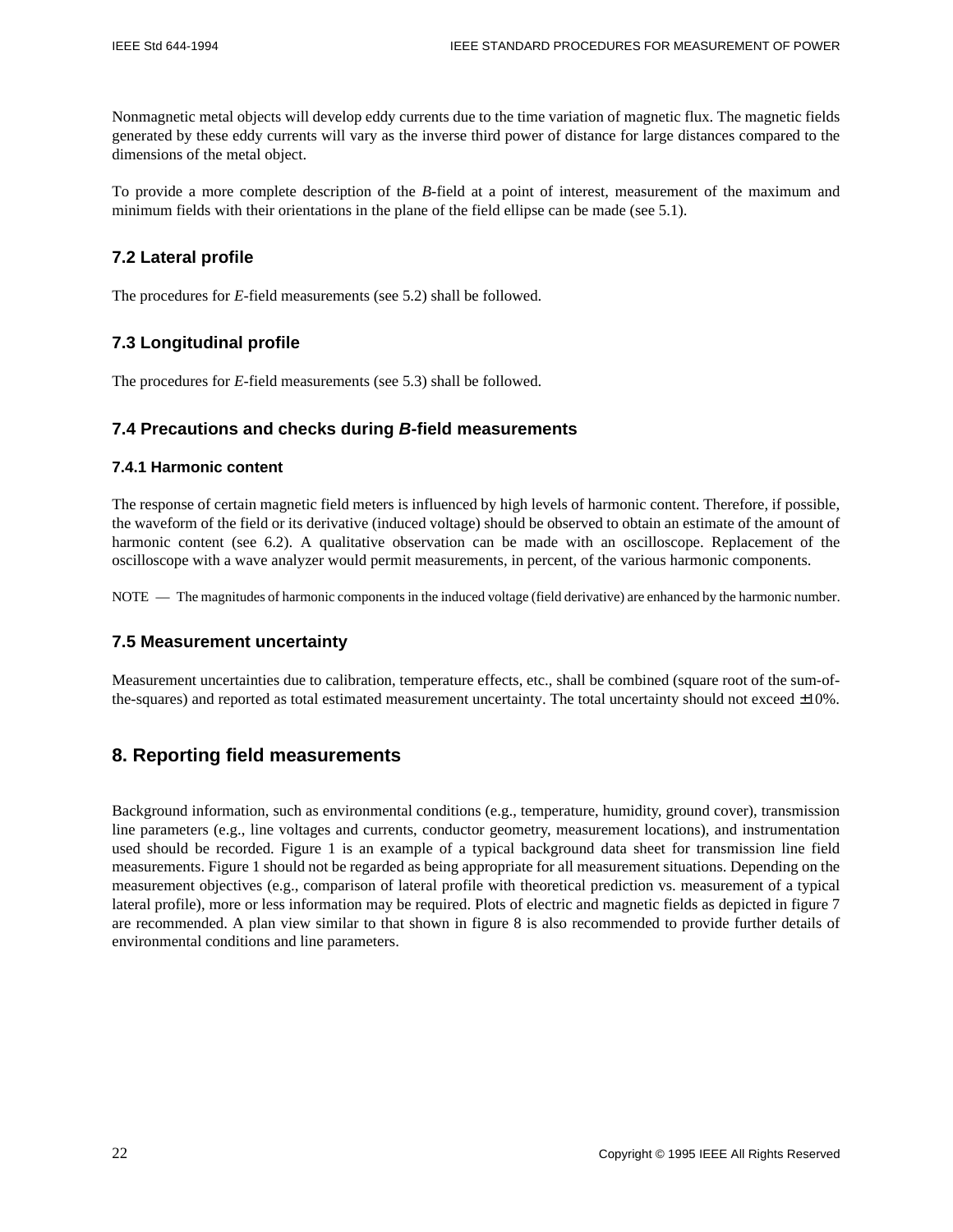# **9. Bibliography**

[B1] Adler, R. B., Chu, L. J., and Fano, R. M., *Electromagnetic Energy, Transmission, and Radiation*, New York: Wiley, 1960, p. 15.

[B2] Bracken, T. D., "Field measurements and calculations of electrostatic effects of overhead transmission lines," *IEEE Transactions on Power Apparatus and Systems*, vol. PAS-95, pp. 494–504, Mar./Apr. 1976.

[B3] Brooks, H. B., Defandorf, F. D., and Silsbee, F. B., "An absolute electrometer for the measurement of high alternating voltages," *J. Res. National Bureau of Standards*, vol. 20, pp. 253–316, 1938.

[B4] Deno, D. W., "Transmission line fields," *IEEE Transactions on Power Apparatus and Systems*, vol. PAS-95, pp. 1600–1611, Sept./Oct. 1976.

[B5] DiPlacido, J., Shih, C. H., and Ware, B. J., "Analysis of proximity effects in electric field measurements," *IEEE Transactions on Power Apparatus and Systems*, vol. PAS-97, pp. 2167-2177, Nov./Dec. 1978.

[B6] Feynman, R. P., Leighton, R. B., and Sands, M., *The Feynman Lectures on Physics*, vol. 2, Reading, Mass.: Addison-Wesley, p. 17-1, 1964.

[B7] Frix, W. M., Karady, G. G., and Venetz, B. A., "Comparison of calibration systems for magnetic field measurement equipment," *IEEE Transactions on Power Delivery*, vol. 9, pp. 100–108, 1994.

[B8] Greene, F. M., "NBS field strength standards and measurements (30 Hz–1000 MHz)," *Proceedings of the IEEE*, vol. 55, pp. 970–981, 1967.

[B9] IEEE magnetic fields task force report, "An evaluation of instrumentation used to measure ac power system magnetic fields," *IEEE Transactions on Power Delivery*, vol. 6, pp. 373–383, 1991.

[B10] IEEE magnetic fields task force report, "A protocol for spot measurements of residential power frequency magnetic fields," *IEEE Transactions on Power Delivery*, vol. 8, pp. 1386–1394, 1993.

[B11] IEEE magnetic fields task force report, correction to "A protocol for spot measurements of residential power frequency magnetic fields," *IEEE Transactions on Power Delivery*, vol. 9, p. 606, 1994.

[B12] Kaune, W. T., Stevens, R. G., Callahan, N.J., Severson, R. K., and Thomas, D. B., "Residential magnetic and electric fields," *Bioelectromagnetics*, vol. 8, pp. 315–335, 1987.

[B13] Kirschvink, J. L., "Uniform magnetic fields and double wrapped coil systems," *Bioelectromagnetics*, vol. 13, pp. 401–411, 1992.

[B14] Kotter, F. R. and Misakian, M., *AC Transmission Line Field Measurements*, NBS report for U.S. Department of Energy, NTIS report PB82133554, Springfield, Va., 1977.

[B15] Mihaileanu, C., et al., "Electrical field measurement in the vicinity of HV equipment and assessment of its biophysiological perturbating effects," CIGRE Paper 36-08, Paris, 1976.

[B16] Miller, C. J., "The measurements of electric fields in live line working," *IEEE Transactions on Power Apparatus and Systems*, vol. PAS-86, pp. 493–498, Apr. 1967.

[B17] Misakian, M., "ELF electric and magnetic field measurement methods," *IEEE 1993 International Symposium on Electromagnetic Compatibility*, 93CH3310-0, pp. 150–155, 1993.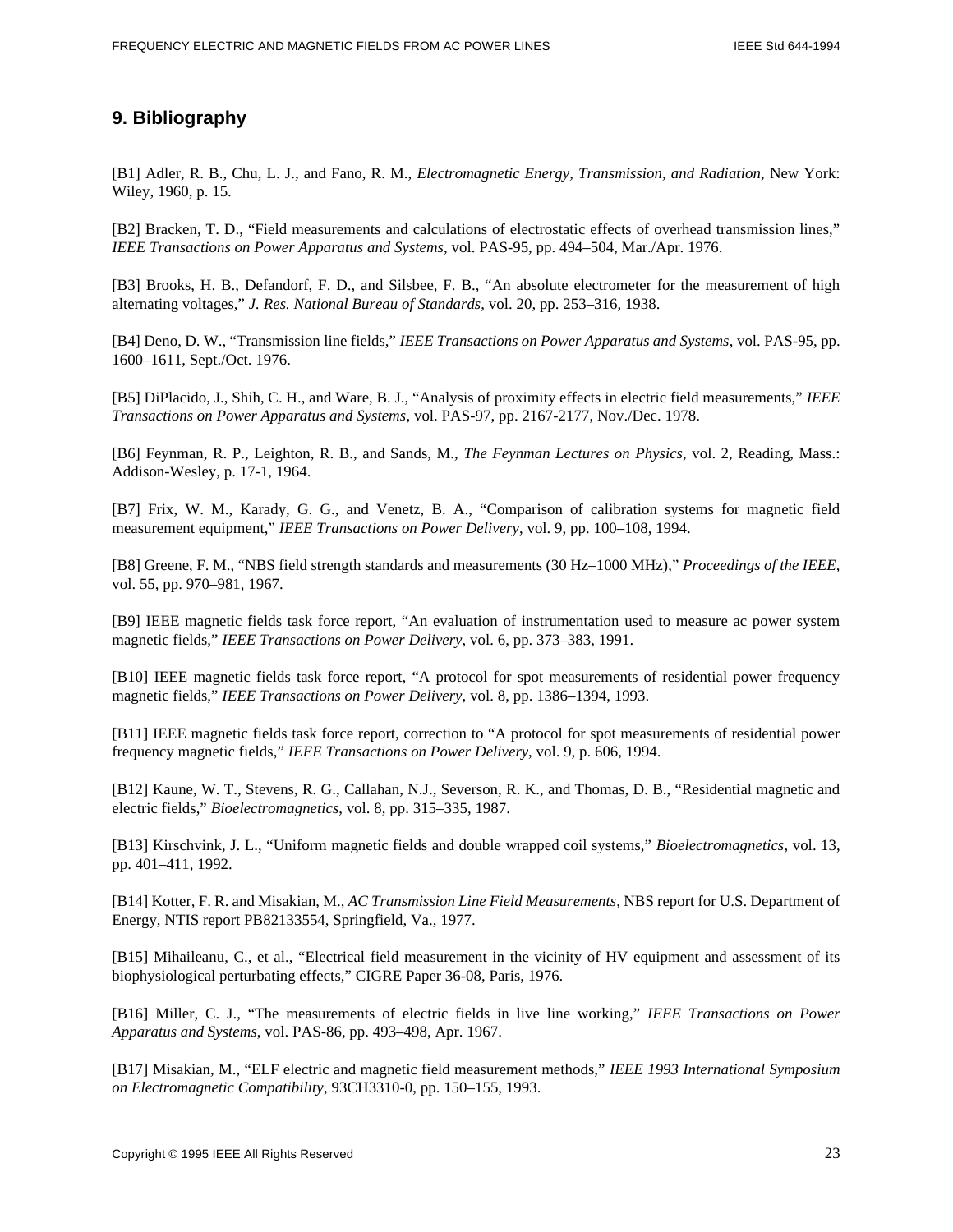[B18] Ramo, S. and Whinnery, J. R., *Fields and Waves in Modern Radio*, New York: Wiley, p. 141 ff, 1944.

[B19] Reilly, J. P., et al., "Electric and magnetic field coupling from high-voltage ac power transmission linesclassification of short-term effects on people," *IEEE Transactions on Power Apparatus and Systems*, vol. PAS-97, pp. 2243–2252, Nov./Dec. 1978.

[B20] Reitz, J. R. and Milford, F. J., *Foundations of Electromagnetic Theory*, Reading, Mass.: Addison-Wesley, p. 52, 1960.

[B21] Shih, C. H., DiPlacido, J., and Ware, B. J., "Analysis of parallel plate simulation of transmission line electric field as related to biological effects laboratory studies," *IEEE Transactions on Power Apparatus and Systems*, vol. PAS-96, p. 962–968, May/June 1977.

[B22] Thacher, P. D., "Fringing fields in Kerr cells," Sandia Report SLA-74-0302, *IEEE Transactions on Electrical Insulation*, vol. EI-11, pp. 40–50, June 1976.

[B23] *Transmission Line Reference Book-45 kV and Above*, 2d ed., Palo Alto, Calif.: Electric Power Research Institute, 1982.

[B24] Weber, E., *Electromagnetic Theory*, New York: Dover, pp. 131–133, 1965.